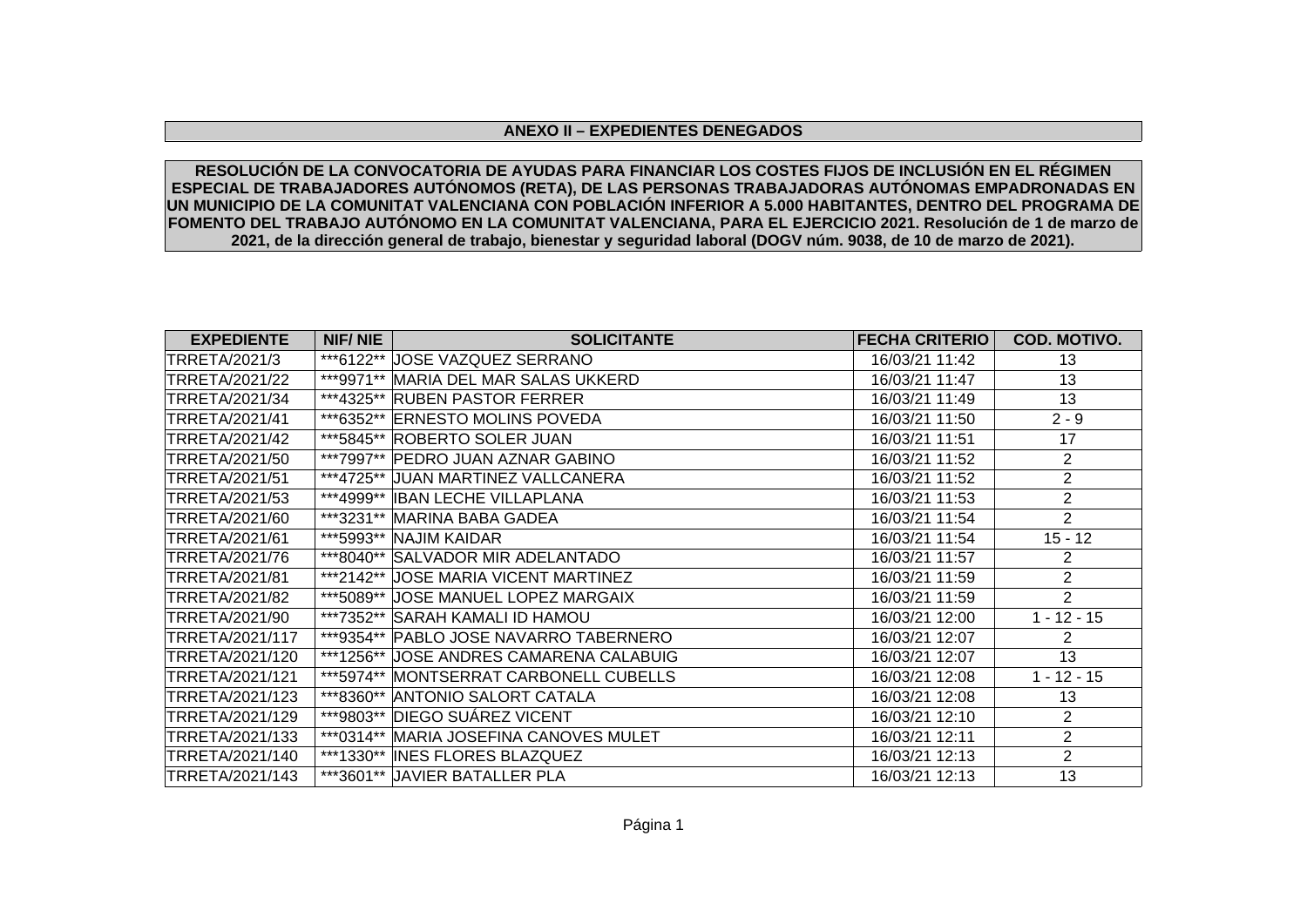| <b>EXPEDIENTE</b> | <b>NIF/NIE</b> | <b>SOLICITANTE</b>                        | <b>FECHA CRITERIO</b> | <b>COD. MOTIVO.</b> |
|-------------------|----------------|-------------------------------------------|-----------------------|---------------------|
| TRRETA/2021/155   |                | ***5011** 20450112F SIMON PENALBA         | 16/03/21 12:18        | $\overline{2}$      |
| TRRETA/2021/174   |                | ***8079** MIGUEL ALFONSO CARRASCO ORTEGA  | 16/03/21 12:21        | $\overline{c}$      |
| TRRETA/2021/178   |                | ***7641** JOSE LUIS MORON ESTEVE          | 16/03/21 12:23        | $\overline{2}$      |
| TRRETA/2021/185   |                | ***8479** JOVITA AMELA FERRER             | 16/03/21 12:24        | $2 - 9$             |
| TRRETA/2021/199   |                | ***9234** APRIL JOSEPHINE BOUSFIELD       | 16/03/21 12:29        | 12                  |
| TRRETA/2021/214   |                | ***7156** MARTA ALBELLA QUEROL            | 16/03/21 12:35        | $\overline{2}$      |
| TRRETA/2021/218   |                | ***8433** AGUEDA FORES FERRER             | 16/03/21 12:36        | $\overline{2}$      |
| TRRETA/2021/225   |                | ***3024** JEANETTE LIPSCOMBE              | 16/03/21 12:41        | 9                   |
| TRRETA/2021/226   |                | ***5082** PEDRO AURELIANO CRESPO MONTERDE | 16/03/21 12:41        | $1 - 13 - 15$       |
| TRRETA/2021/234   |                | ***8048** JULIA GILABERT LLORCA           | 16/03/21 12:47        | 9                   |
| TRRETA/2021/250   |                | ***0760** JORGE ARTES ARTES               | 16/03/21 12:53        | $1 - 12$            |
| TRRETA/2021/253   |                | ***8640** MARIA JOSE VICENT MOLINOS       | 16/03/21 12:54        | $\overline{2}$      |
| TRRETA/2021/258   |                | ***2237** ROSANA BOLUDA MOSCARDO          | 16/03/21 12:55        | $\overline{2}$      |
| TRRETA/2021/268   |                | ***5851** SUSANA ORTS DELGADO             | 16/03/21 12:58        | $\overline{2}$      |
| TRRETA/2021/270   |                | ***2578** JOSE PALMER ESTEVAN             | 16/03/21 12:59        | $\overline{2}$      |
| TRRETA/2021/283   |                | ***0565** MARCOS MANZANEDA PARRILLA       | 16/03/21 13:04        | $1 - 12 - 15$       |
| TRRETA/2021/286   |                | ***6791** PABLO ACEVEDO OLIVER            | 16/03/21 13:05        | $1 - 12 - 15$       |
| TRRETA/2021/288   |                | ***9867** SEBASTIAN SAURA ALBELLA         | 16/03/21 13:08        | $\overline{2}$      |
| TRRETA/2021/300   |                | ***0354** ISABEL VICENS TOMAS             | 16/03/21 13:16        | $\overline{2}$      |
| TRRETA/2021/304   |                | ***2252** HANNAH NIÑEROLA MARTINEZ        | 16/03/21 13:18        | $1 - 12 - 15$       |
| TRRETA/2021/305   |                | ***9067** GERARD PERIS MESTRE             | 16/03/21 13:19        | $2 - 15$            |
| TRRETA/2021/316   |                | ***8841** REMEDIOS PORCAR GINER           | 16/03/21 13:23        | $2 - 13 - 1$        |
| TRRETA/2021/319   |                | ***8782** JAVIER FRANCISCO SEGUI MOLL     | 16/03/21 13:25        | $1 - 15$            |
| TRRETA/2021/320   |                | ***6912** MARIA AMPARO GARCIA FONS        | 16/03/21 13:26        | $\overline{2}$      |
| TRRETA/2021/322   |                | ***1363** JOSE EDUARDO SOLER SANCHIS      | 16/03/21 13:29        | $\overline{2}$      |
| TRRETA/2021/325   |                | ***1369** MARIA SALES BENAVENT GRACIA     | 16/03/21 13:32        | $\overline{2}$      |
| TRRETA/2021/327   |                | ***1164** MARIA TRINIDAD BORDERIA ORTIZ   | 16/03/21 13:34        | $1 - 12 - 15$       |
| TRRETA/2021/328   |                | ***2614** MARIA JESUS PELLICER VIDAL      | 16/03/21 13:34        | $\overline{2}$      |
| TRRETA/2021/336   |                | ***7103** RAFAEL VILLAPLANA GASPAR        | 16/03/21 13:42        | $\overline{2}$      |
| TRRETA/2021/337   |                | ***3397** BRUNO NIÑEROLA ARAS             | 16/03/21 13:43        | $1 - 12 - 15$       |
| TRRETA/2021/338   |                | ***6597** ESTHER MOLES MATEU              | 16/03/21 13:44        | $\overline{2}$      |
| TRRETA/2021/346   |                | ***9235** JESUS MASCARELL CALATAYUD       | 16/03/21 13:52        | $\overline{2}$      |
| TRRETA/2021/348   |                | ***0738** JUAN DAVID COTOLI BELLVER       | 16/03/21 13:54        | $\overline{2}$      |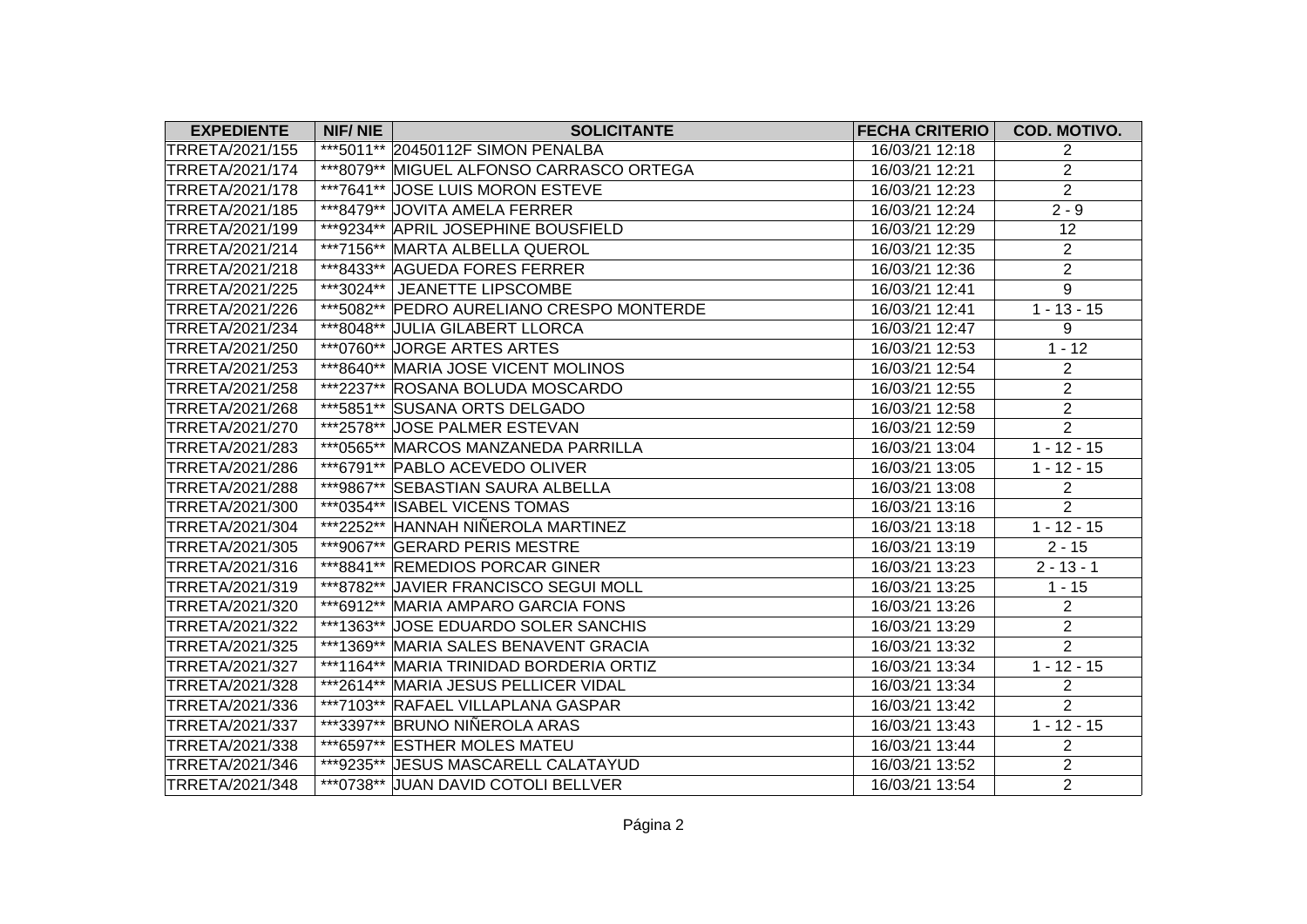| <b>EXPEDIENTE</b> | <b>NIF/NIE</b> | <b>SOLICITANTE</b>                        | <b>FECHA CRITERIO</b> | <b>COD. MOTIVO.</b> |
|-------------------|----------------|-------------------------------------------|-----------------------|---------------------|
| TRRETA/2021/351   |                | ***9874** ROSARIO GADEA PASCUAL           | 16/03/21 13:58        | $\overline{2}$      |
| TRRETA/2021/353   |                | ***7826** ELISA GASPAR FABREGAT           | 16/03/21 13:59        | $\overline{2}$      |
| TRRETA/2021/359   |                | ***1411** DANIEL QUILEZ ESTRELA           | 16/03/21 14:07        | $2 - 19$            |
| TRRETA/2021/365   |                | ***2351** BERNARDO GARCIA BORREDA         | 16/03/21 14:14        | $2 - 17$            |
| TRRETA/2021/369   |                | ***1042** JESUS BELDA SISTERNES           | 16/03/21 14:22        | $\overline{2}$      |
| TRRETA/2021/371   |                | ***1226** BERNARDO GARCIA BORREDA         | 16/03/21 14:25        | $\overline{2}$      |
| TRRETA/2021/372   |                | ***7398** RUBEN MORA CUTILLAS             | 16/03/21 14:26        | $17 - 15 - 13 - 1$  |
| TRRETA/2021/378   |                | ***3066** JOAQUIN MONTANER CARRILLO       | 16/03/21 14:40        | $\overline{2}$      |
| TRRETA/2021/398   |                | ***6671** ANTONIO DIAZ FERNANDEZ          | 16/03/21 16:16        | 9                   |
| TRRETA/2021/401   |                | ***9274** JOSEFINA BLANCO TOMASELLO       | 16/03/21 16:26        | $\overline{c}$      |
| TRRETA/2021/402   |                | ***9435** VICENTE GARCIA IBAÑEZ           | 16/03/21 16:29        | $\overline{2}$      |
| TRRETA/2021/403   |                | ***1271** RAFAEL AGUADO LLOPIS            | 16/03/21 16:30        | $12 - 15$           |
| TRRETA/2021/409   |                | ***3478** APOSTU NICUSOR CATALIN          | 16/03/21 16:47        | $2 - 19$            |
| TRRETA/2021/431   |                | ***7981** ANA MARIA PALAU PUCHOL          | 16/03/21 17:46        | $\overline{2}$      |
| TRRETA/2021/434   |                | ***0026** ROSER LOS SANTOS PARDIÑES       | 16/03/21 17:54        | $\overline{2}$      |
| TRRETA/2021/444   |                | ***2474** NURIA SANJUAN ORTELLS           | 16/03/21 18:20        | $2 - 13$            |
| TRRETA/2021/445   |                | ***8738** JOSE MORATAL MASCARELL          | 16/03/21 18:20        | $\overline{c}$      |
| TRRETA/2021/448   |                | ***3827** MARIA ANGELES GOMEZ RUIZ        | 16/03/21 18:23        | $\overline{2}$      |
| TRRETA/2021/458   |                | ***0380** MAITE LOS SANTOS PARDIÑES       | 16/03/21 18:49        | $\overline{c}$      |
| TRRETA/2021/460   |                | ***7157** MARIA MAGDALENA NAVARRO GUILL   | 16/03/21 18:50        | $\overline{2}$      |
| TRRETA/2021/461   |                | *** 0614** JUAN ANTONIO LOPEZ VILLALMAYOR | 16/03/21 18:53        | $\overline{2}$      |
| TRRETA/2021/462   |                | ***1974** MIGUEL ANGEL TORMO BORREDA      | 16/03/21 18:55        | $\overline{2}$      |
| TRRETA/2021/467   |                | ***9202** VICENTE SELMA RAMON             | 16/03/21 19:04        | $2 - 19$            |
| TRRETA/2021/481   |                | ***2598** PATRICIA CASTELL TOLOS          | 16/03/21 21:28        | $\overline{2}$      |
| TRRETA/2021/487   |                | ***3079** FRANCISCO ROS AMPLE             | 17/03/21 08:17        | $2 - 17$            |
| TRRETA/2021/488   |                | ***9801** FRANCISCO ROS AMPLE             | 17/03/21 08:28        | $\overline{2}$      |
| TRRETA/2021/493   |                | ***9812** MARIA ISABEL LOZANO CARO        | 17/03/21 09:00        | $1 - 12 - 15$       |
| TRRETA/2021/501   |                | ***8104** JOSE ANTONIO FERRER CALDERER    | 17/03/21 09:45        | $\overline{2}$      |
| TRRETA/2021/503   |                | ***7230** RAFAEL JULIAN TRAVER            | 17/03/21 09:56        | 17                  |
| TRRETA/2021/506   |                | ***2419** JUAN FRANCISCO MORENO LOPEZ     | 17/03/21 10:11        | $\overline{2}$      |
| TRRETA/2021/507   |                | ***2769** MANUEL GUTIERREZ LEON           | 17/03/21 10:18        | 9                   |
| TRRETA/2021/521   |                | ***7904** NOELIA HERNANDEZ VAREA          | 17/03/21 11:30        | $\overline{c}$      |
| TRRETA/2021/525   |                | ***8309** ASCENSION LLORIS ARENAS         | 17/03/21 12:02        | $\overline{2}$      |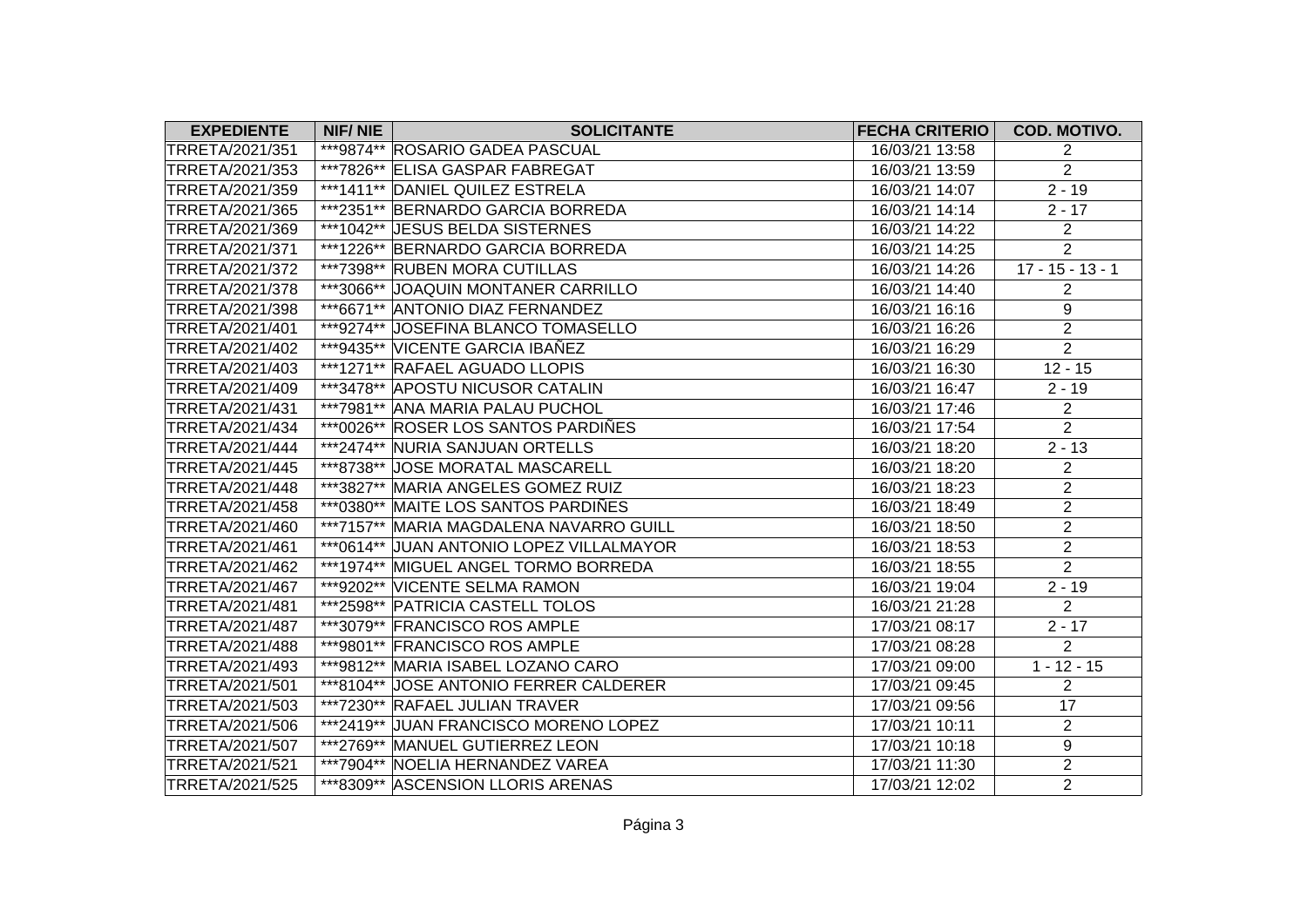| <b>EXPEDIENTE</b> | <b>NIF/NIE</b> | <b>SOLICITANTE</b>                       | <b>FECHA CRITERIO</b> | <b>COD. MOTIVO.</b> |
|-------------------|----------------|------------------------------------------|-----------------------|---------------------|
| TRRETA/2021/527   |                | ***6891** JESUS SARMIENTO MORATO         | 17/03/21 12:06        | $\overline{2}$      |
| TRRETA/2021/531   |                | ***0495** GHEORGHE BANARESCU             | 17/03/21 12:20        | $\overline{c}$      |
| TRRETA/2021/532   |                | ***0940** JOSE ESTEVAN CALAFAT           | 17/03/21 12:24        | $\overline{c}$      |
| TRRETA/2021/536   |                | ***4766** AGUSTIN COSCOLIN LATORRE       | 17/03/21 12:36        | $\overline{2}$      |
| TRRETA/2021/540   |                | ***7350** LORENA PAGAN SAEZ              | 17/03/21 12:41        | $\overline{2}$      |
| TRRETA/2021/541   |                | ***7144** VICENTA AGULLO MOLLA           | 17/03/21 12:44        | $\overline{c}$      |
| TRRETA/2021/549   |                | ***7893** ARANZAZU JUANES HIGON          | 17/03/21 13:30        | $\overline{2}$      |
| TRRETA/2021/553   |                | ***0582** ALEJANDRO COMPANY BALLESTERO   | 17/03/21 13:47        | $\overline{2}$      |
| TRRETA/2021/554   |                | ***4978** LUIS SANMIGUEL MELIA           | 17/03/21 13:48        | $1 - 13$            |
| TRRETA/2021/555   |                | ***7249** MARIA REMEDIOS BARBERA SANZ    | 17/03/21 13:54        | $\overline{c}$      |
| TRRETA/2021/557   |                | ***6451** MARIA TERESA GARCIA VERDES     | 17/03/21 14:07        | $\overline{2}$      |
| TRRETA/2021/561   |                | ***3944** MARCELA NORA DAVIS ALCARAZ     | 17/03/21 14:50        | $1 - 2 - 12$        |
| TRRETA/2021/585   |                | ***8754** JOAQUIN JESUS PEREZ RAMOS      | 17/03/21 17:56        | 19                  |
| TRRETA/2021/593   |                | ***0625** ANGEL TORRES DELGADO           | 17/03/21 18:40        | $\overline{2}$      |
| TRRETA/2021/601   |                | ***9645** VICENTE MORENO CASAS           | 17/03/21 19:30        | 19                  |
| TRRETA/2021/602   |                | ***6047** LORENZO SERRA BELLES           | 17/03/21 20:01        | 11                  |
| TRRETA/2021/611   |                | ***7395** MARIA OPRE                     | 17/03/21 21:32        | $1 - 2 - 13$        |
| TRRETA/2021/613   |                | ***8184** DANIEL VICENTE MARTINEZ        | 18/03/21 08:41        | 19                  |
| TRRETA/2021/617   |                | ***8736** NURIA VICENTA MAS OLIVER       | 18/03/21 09:35        | 17                  |
| TRRETA/2021/622   |                | ***2299** SUSANA BOSCA BOTELLA           | 18/03/21 10:14        | $\overline{c}$      |
| TRRETA/2021/625   |                | ***8393** VICENTA BOSCA BOTELLA          | 18/03/21 11:11        | $\overline{2}$      |
| TRRETA/2021/635   |                | ***7309** NESTOR IGLESIAS OLMEDO         | 18/03/21 12:03        | $12 - 15$           |
| TRRETA/2021/638   |                | ***8358** MARIA PILAR ARNAL ALONSO       | 18/03/21 12:13        | $1 - 13$            |
| TRRETA/2021/643   |                | ***6128** NELI IVANOVA NEDELCHEVA        | 18/03/21 12:39        | $\overline{2}$      |
| TRRETA/2021/647   |                | ***1468** MARIA JESUS CREMADES ARGENSOLA | 18/03/21 12:48        | $\overline{c}$      |
| TRRETA/2021/648   |                | ***2745** NURIA ABRIL SANCHIS            | 18/03/21 12:56        | $\overline{2}$      |
| TRRETA/2021/652   |                | ***8215** MIGUEL SEBASTIAN CASINO VICENT | 18/03/21 13:08        | 19                  |
| TRRETA/2021/656   |                | ***5581** VICENTE LLOPIS BRAZAL          | 18/03/21 13:13        | 9                   |
| TRRETA/2021/657   |                | ***8139** JOAN JORDI BENAGES ROIG        | 18/03/21 13:15        | $\overline{2}$      |
| TRRETA/2021/658   |                | ***2643** JUAN CARLOS MARTINEZ CARLES    | 18/03/21 13:18        | $1 - 2 - 13$        |
| TRRETA/2021/661   |                | ***8502** JUAN PEREZ CAMPOS              | 18/03/21 13:30        | $\overline{2}$      |
| TRRETA/2021/662   |                | ***9459** MARIA JOSE BLAY FERRER         | 18/03/21 13:36        | $\overline{2}$      |
| TRRETA/2021/663   |                | ***7380** JOSE VICENTE BENAVENT BENAVENT | 18/03/21 13:45        | $\overline{2}$      |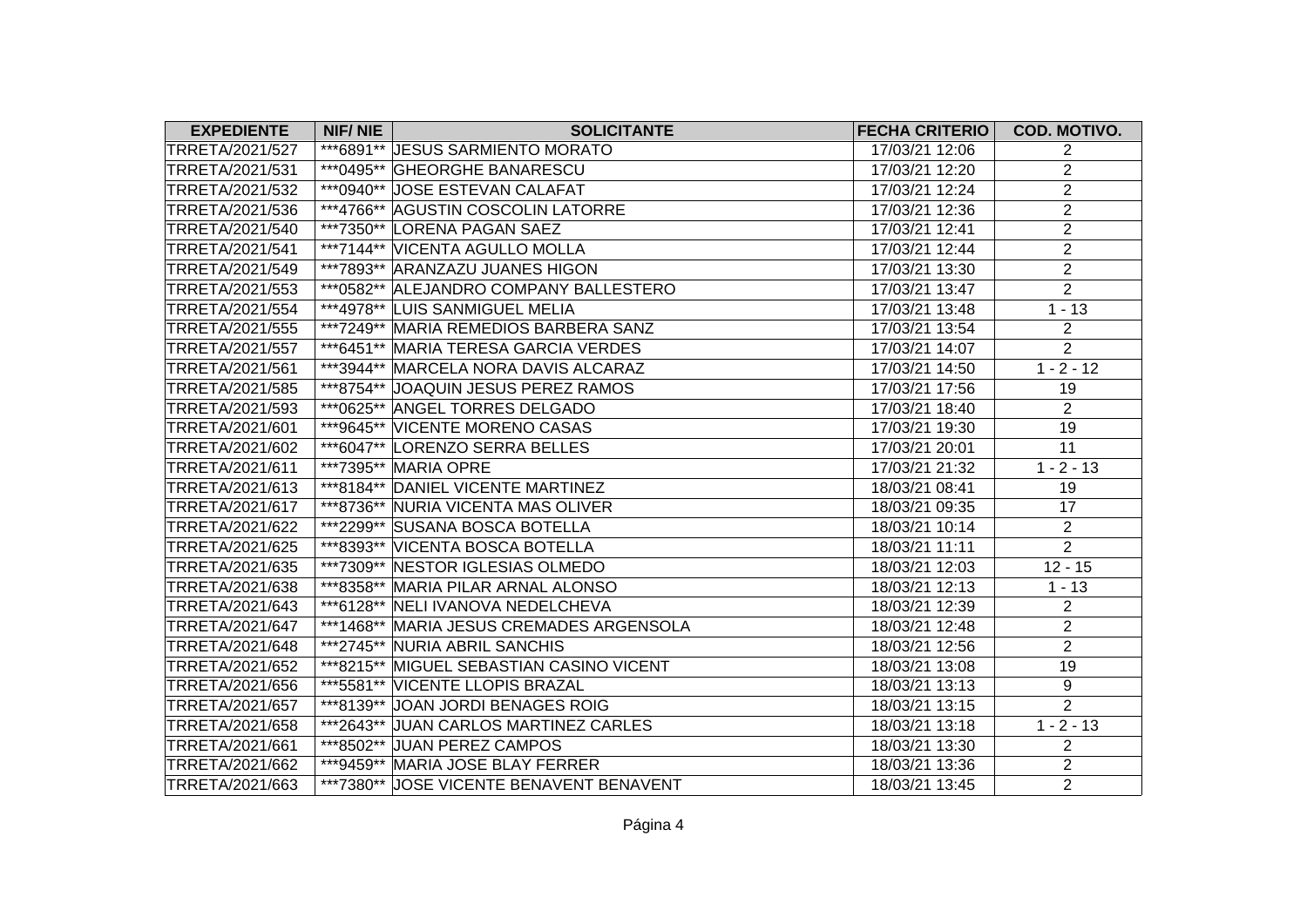| <b>EXPEDIENTE</b> | <b>NIF/NIE</b> | <b>SOLICITANTE</b>                    | <b>FECHA CRITERIO</b> | COD. MOTIVO.            |
|-------------------|----------------|---------------------------------------|-----------------------|-------------------------|
| TRRETA/2021/665   |                | ***1866** VICTOR FABIAN MEDINA CHACON | 18/03/21 14:08        | 19                      |
| TRRETA/2021/667   |                | ***2448** LUIS FANDOS TERUEL          | 18/03/21 14:11        | $\overline{2}$          |
| TRRETA/2021/675   |                | ***8897** RAFAEL VILA BELLOT          | 18/03/21 16:40        | $\overline{2}$          |
| TRRETA/2021/677   |                | ***9142** RAUL GIL MARTINEZ           | 18/03/21 16:54        | $\overline{2}$          |
| TRRETA/2021/678   |                | ***8494** MARTA IRENE RIBES MELIAN    | 18/03/21 17:13        | $\overline{2}$          |
| TRRETA/2021/680   |                | ***9916** EDUARDO VAELLO BELVIS       | 18/03/21 17:24        | 19                      |
| TRRETA/2021/682   |                | ***1667** ALBERT GARCIA CASELLES      | 18/03/21 17:44        | 9                       |
| TRRETA/2021/687   |                | ***8827** ROSA ANA SOLBES CASTELLO    | 18/03/21 19:17        | 19                      |
| TRRETA/2021/314   |                | ***5160** VICENTE FERRANDO BELTRAN    | 18/03/21 19:17        | $\overline{2}$          |
| TRRETA/2021/386   |                | ***9060** ABDELHAK TOUHAMI            | 18/03/21 19:33        | $\overline{c}$          |
| TRRETA/2021/389   |                | ***3640** TARIQ TOUHAMI               | 18/03/21 19:36        | $\overline{2}$          |
| TRRETA/2021/689   |                | ***2658** ANDER MUÑOZ VITORIA         | 18/03/21 19:44        | 17                      |
| TRRETA/2021/690   |                | ***8114** MANUELA MIRO PALLARES       | 18/03/21 19:46        | $2 - 17$                |
| TRRETA/2021/692   |                | ***4506** TERESA CUBAS PARREÑO        | 18/03/21 20:45        | $2 - 11 - 19$           |
| TRRETA/2021/693   |                | ***2791** JOSE MAÑEZ CARDONA          | 19/03/21 07:46        | $1 - 13 - 15 - 19$      |
| TRRETA/2021/701   |                | ***7807** VICENTE FORES LAMBIES       | 19/03/21 18:59        | $1 - 12$                |
| TRRETA/2021/702   |                | ***3549** ANA MARÍA GÓMEZ GRAMAGE     | 19/03/21 20:02        | $2 - 19$                |
| TRRETA/2021/709   |                | ***9385** MARIA VICENTA PEREZ MIÑANA  | 22/03/21 08:54        | $\overline{2}$          |
| TRRETA/2021/719   |                | ***8206** DAVID ALTABA ORTI           | 22/03/21 10:07        | $2 - 19$                |
| TRRETA/2021/721   |                | ***6355** PATHE MBAYE                 | 22/03/21 10:18        | $1 - 13 - 15$           |
| TRRETA/2021/722   |                | ***9076** RAUL PORTOLES FALCO         | 22/03/21 10:19        | $\overline{2}$          |
| TRRETA/2021/729   |                | ***6457** CHRISTIAN CANTO PASTOR      | 22/03/21 11:15        | $\overline{2}$          |
| TRRETA/2021/731   |                | ***2181** RICARDO CRISTAL GARCIA      | 22/03/21 11:27        | 19                      |
| TRRETA/2021/733   |                | ***6219** ANGEL MONTILLA LOZANO       | 22/03/21 11:38        | 19                      |
| TRRETA/2021/741   |                | ***4952** SUSANA MORENO MOLLA         | 22/03/21 12:41        | $1 - 13$                |
| TRRETA/2021/747   |                | ***9866** CELIA LABORDA CERDA         | 22/03/21 13:07        | $1 - 13 - 15$           |
| TRRETA/2021/751   |                | ***0511** ANA ISABEL MARTINEZ PACHECO | 22/03/21 13:14        | $\overline{c}$          |
| TRRETA/2021/755   |                | ***9226** MANUEL MONTANER MASCARELL   | 22/03/21 13:33        | $\overline{2}$          |
| TRRETA/2021/758   |                | ***7255** JUAN CARLOS TALENS CHAQUES  | 22/03/21 13:49        | $\overline{2}$          |
| TRRETA/2021/759   |                | ***8300** ADRIAN MONTAÑES TOMAS       | 22/03/21 13:53        | 19                      |
| TRRETA/2021/763   |                | ***3053** JAIME PASTOR NOGUERA        | 22/03/21 14:31        | $1 - 12 - 15 - 17 - 19$ |
| TRRETA/2021/769   |                | ***3358** ANA BELEN ESPI MOMPARLER    | 22/03/21 16:58        | $2 - 19$                |
| TRRETA/2021/774   |                | ***3349** JOSE ALMELA MARTINEZ        | 22/03/21 17:25        | $\overline{2}$          |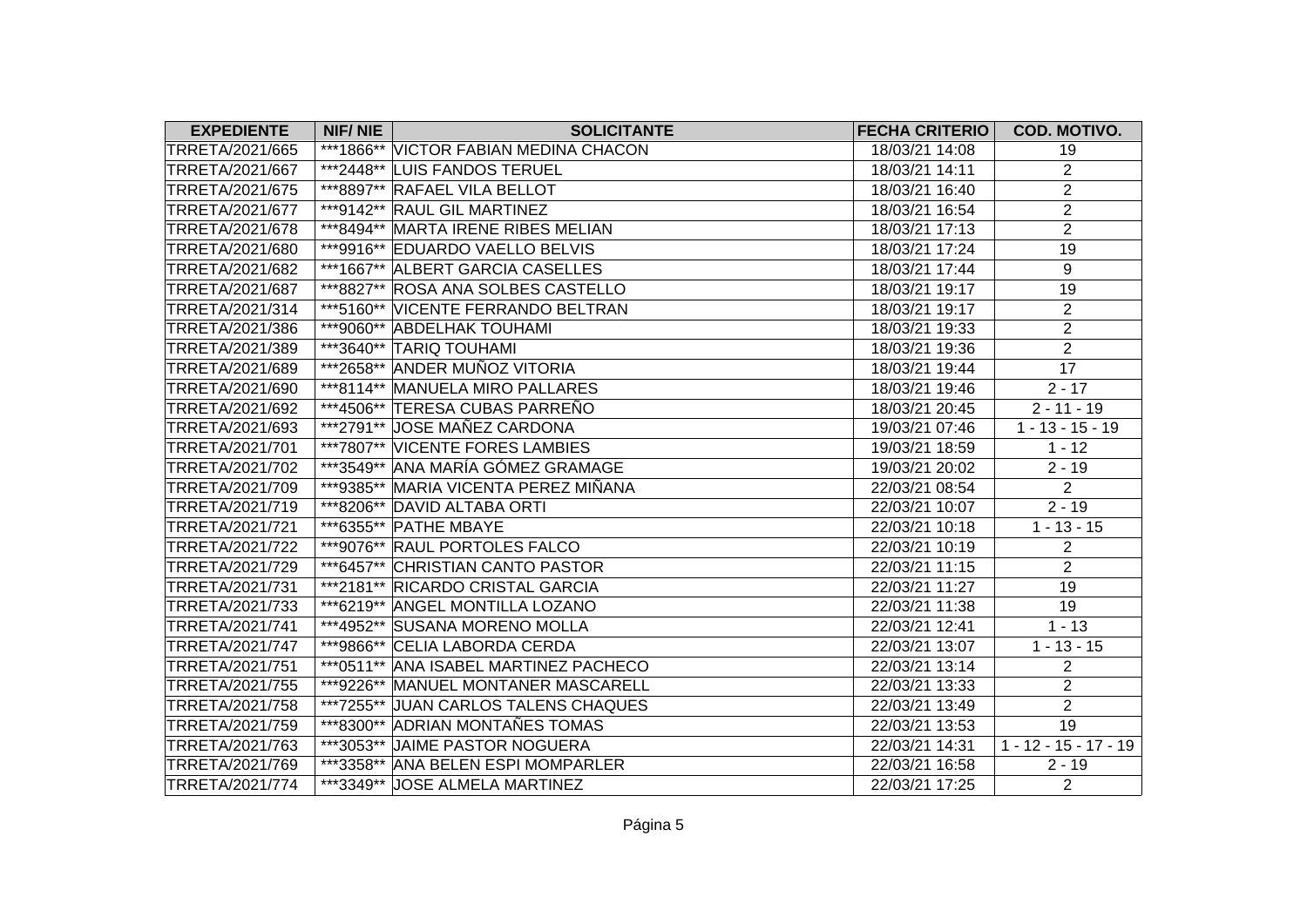| <b>EXPEDIENTE</b> | <b>NIF/NIE</b> | <b>SOLICITANTE</b>                          | <b>FECHA CRITERIO</b> | <b>COD. MOTIVO.</b> |
|-------------------|----------------|---------------------------------------------|-----------------------|---------------------|
| TRRETA/2021/781   |                | ***8371** FRANCISCA ARAGO GRAU              | 22/03/21 18:13        | $\overline{2}$      |
| TRRETA/2021/792   |                | ***0303** JUAN SENEN SANCHEZ ADSUARA        | 23/03/21 09:29        | $\overline{c}$      |
| TRRETA/2021/793   |                | ***8150** SALVADOR GERARDO FERRANDO BELTRAN | 23/03/21 09:35        | $\overline{2}$      |
| TRRETA/2021/794   |                | ***9662** IULIAN ADRIAN TOMESCU             | 23/03/21 09:39        | $1 - 13 - 15$       |
| TRRETA/2021/795   |                | ***0662** VICENTE MARTINEZ CHULVI           | 23/03/21 09:50        | $\overline{2}$      |
| TRRETA/2021/799   |                | ***7505** RAFAEL HIDALGO ESCRIVA            | 23/03/21 10:19        | $\overline{2}$      |
| TRRETA/2021/800   |                | ***0906** YOUSSEF EL BARNI                  | 23/03/21 10:28        | $1 - 13 - 17$       |
| TRRETA/2021/801   |                | ***6064** JOSE ANTONIO MOMPEAN NAVARRO      | 23/03/21 10:37        | $\overline{2}$      |
| TRRETA/2021/802   |                | ***2897** CAROLINA MEMBRIVES LOZANO         | 23/03/21 10:44        | $1 - 13$            |
| TRRETA/2021/815   |                | ***8901** JUAN BAÑULS PEIRO                 | 23/03/21 10:56        | $\overline{2}$      |
| TRRETA/2021/816   |                | ***0311** RAMON GARCIA GARCIA               | 23/03/21 11:03        | $17 - 19$           |
| TRRETA/2021/804   |                | ***0928** MARIA CONSUELO ENGUIX DENIA       | 23/03/21 11:48        | $1 - 12 - 15$       |
| TRRETA/2021/806   |                | ***5183** PABLO VIVES BALLESTER             | 23/03/21 11:56        | $\overline{c}$      |
| TRRETA/2021/811   |                | ***1519** JOSE ANTONIO GRAU GINER           | 23/03/21 12:14        | $\overline{2}$      |
| TRRETA/2021/820   |                | ***1637** JORGE MONTANER ALBENTOSA          | 23/03/21 12:48        | $\overline{2}$      |
| TRRETA/2021/823   |                | ***4414** VIRGINIA JUAN TORREGROSA          | 23/03/21 13:18        | 17                  |
| TRRETA/2021/828   |                | *** 0919** MANUEL BELLÉS BADAL              | 23/03/21 14:01        | $2 - 17$            |
| TRRETA/2021/829   |                | ***3700** ROBERT MICO SERRANO               | 23/03/21 14:02        | 19                  |
| TRRETA/2021/830   |                | ***4254** JOSE LUIS SORNOSA MARTINEZ        | 23/03/21 14:02        | $\overline{2}$      |
| TRRETA/2021/833   |                | ***7399** DORA LLUCH CERVELLO               | 23/03/21 16:24        | $\overline{c}$      |
| TRRETA/2021/835   |                | ***7091** JOSEP BARBER CASTELLS             | 23/03/21 16:28        | $\overline{c}$      |
| TRRETA/2021/837   |                | ***3187** SANTIAGO VICENTE MARQUES GRAU     | 23/03/21 16:44        | $\overline{2}$      |
| TRRETA/2021/838   |                | ***2628** JOSE FERNANDO RIPOLL FERRE        | 23/03/21 16:56        | 19                  |
| TRRETA/2021/839   |                | ***0040** FEDERICO TODOLI FEMENIA           | 23/03/21 16:58        | $1 - 2 - 13 - 15$   |
| TRRETA/2021/840   |                | *** 0817** EDUARD BIXQUERT GARCIA           | 23/03/21 16:59        | $\overline{2}$      |
| TRRETA/2021/848   |                | ***1339** MARIA EUGENIA FERRERES GRAU       | 23/03/21 18:46        | 19                  |
| TRRETA/2021/851   |                | ***0069** MANUEL IGNACIO BONACHERA PEDROS   | 23/03/21 19:05        | $1 - 2 - 12$        |
| TRRETA/2021/856   |                | ***1976** LUKAS MIRO KIEHN CHOFRE           | 24/03/21 09:56        | 19                  |
| TRRETA/2021/857   |                | ***3044** COSMIS CLAUDIUS ARMANCA           | 24/03/21 10:01        | 19                  |
| TRRETA/2021/789   |                | ***7829** JOSE SALVADOR CALAFAT CALAFAT     | 24/03/21 10:15        | $\overline{c}$      |
| TRRETA/2021/859   |                | ***4083** ADOLFO BELLOT CABALLERO           | 24/03/21 10:49        | $\overline{2}$      |
| TRRETA/2021/864   |                | ***3608** BISBAL VICENTE MONTANER           | 24/03/21 11:49        | $\overline{c}$      |
| TRRETA/2021/872   |                | ***3998** EDGAR MASCARELL MUÑOZ             | 24/03/21 12:33        | $\overline{2}$      |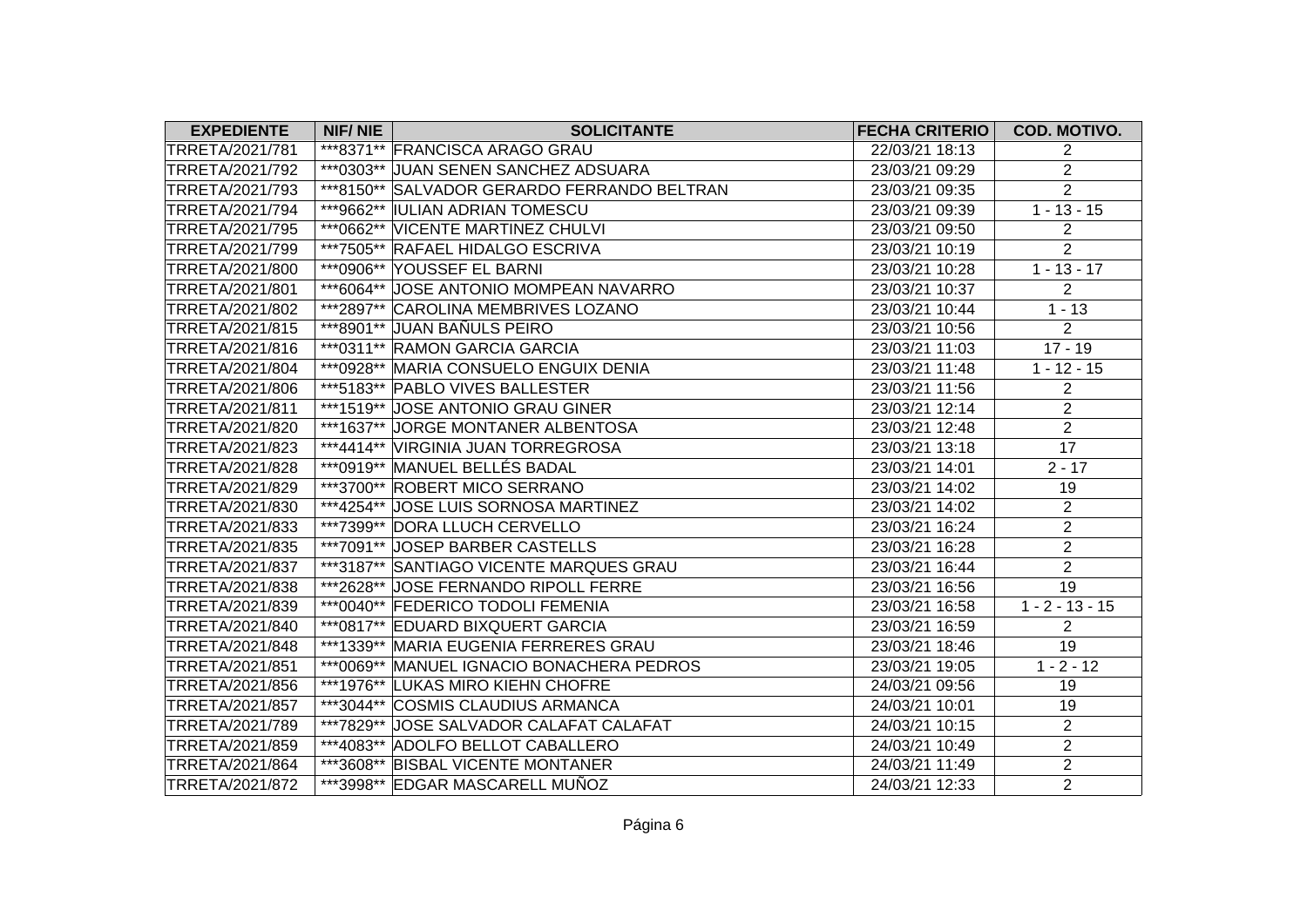| <b>EXPEDIENTE</b> | NIF/NIE | <b>SOLICITANTE</b>                          | <b>FECHA CRITERIO</b> | <b>COD. MOTIVO.</b>    |
|-------------------|---------|---------------------------------------------|-----------------------|------------------------|
| TRRETA/2021/875   |         | ***7751** FRANCISCO EULOGIO CASTELLO IÑESTA | 24/03/21 13:03        | $\overline{2}$         |
| TRRETA/2021/880   |         | ***8159** Ma CARMEN MASCARELL ROCHER        | 24/03/21 13:26        | $\overline{2}$         |
| TRRETA/2021/882   |         | ***3898** ANTONIO LORENTE MAÑEZ             | 24/03/21 13:30        | $\overline{2}$         |
| TRRETA/2021/885   |         | ***1437** PASCUAL BERNAL COSTA              | 24/03/21 13:53        | 19                     |
| TRRETA/2021/886   |         | ***9929** ELISABET MARTÍNEZ MARTÍNEZ        | 24/03/21 14:01        | $1 - 2$                |
| TRRETA/2021/887   |         | ***7827** AMADA MONTAÑES GIMENO             | 24/03/21 14:12        | $\overline{2}$         |
| TRRETA/2021/898   |         | ***7268** VANESA RODRIGUEZ MARTINEZ         | 24/03/21 18:31        | $\overline{2}$         |
| TRRETA/2021/908   |         | ***9818** BRUNO BASTARD TRAVER              | 24/03/21 20:07        | $1 - 2 - 12 - 17$      |
| TRRETA/2021/909   |         | ***2351** OSCAR CHULIA PEREZ                | 24/03/21 20:39        | $\overline{2}$         |
| TRRETA/2021/910   |         | ***1586** ANNE BARTON DE MAYOR              | 25/03/21 08:42        | $1 - 2 - 12$           |
| TRRETA/2021/918   |         | ***4694** BENITO ZAPERO GIMENEZ             | 25/03/21 10:29        | $\overline{2}$         |
| TRRETA/2021/923   |         | ***8603** LORENZO MILLET MILLET             | 25/03/21 11:21        | 19                     |
| TRRETA/2021/924   |         | ***7681** RAMON BELTRAN TRILLES             | 25/03/21 11:27        | $\overline{2}$         |
| TRRETA/2021/926   |         | ***6615** ERIC DONAZAR SEVILLA              | 25/03/21 11:44        | 19                     |
| TRRETA/2021/929   |         | ***0674** ALICIA SANTAMARIA PUIG            | 25/03/21 12:34        | $\overline{c}$         |
| TRRETA/2021/936   |         | ***3107** MARIA DEL CARMEN BERNABE PEREZ    | 25/03/21 13:31        | $\overline{2}$         |
| TRRETA/2021/937   |         | ***4758** ELODIA CREMADES MARTINEZ          | 25/03/21 13:33        | $\overline{2}$         |
| TRRETA/2021/945   |         | ***4556** JORDI MILLET GARCIA               | 25/03/21 14:05        | $1 - 2 - 12 - 15 - 19$ |
| TRRETA/2021/950   |         | ***2609** JESUS BATALLER MIÑANA             | 25/03/21 15:48        | $\overline{2}$         |
| TRRETA/2021/952   |         | ***9932** THAIS ORENGA CARCELLER            | 25/03/21 15:58        | $1 - 13$               |
| TRRETA/2021/955   |         | ***7012** ELENA MARIA SURIA MATEU           | 25/03/21 16:30        | 19                     |
| TRRETA/2021/956   |         | ***2795** CANDIDA CUCARELLA MORAGUES        | 25/03/21 16:48        | $\overline{2}$         |
| TRRETA/2021/961   |         | ***1628** RAUL GREGORI MELIS                | 25/03/21 17:25        | 19                     |
| TRRETA/2021/965   |         | ***0775** JOSE MANUEL NAVARRO VANACLOIG     | 25/03/21 18:03        | $\overline{2}$         |
| TRRETA/2021/969   |         | ***8809** ROBERTO SAMPER MARTI              | 25/03/21 18:26        | 19                     |
| TRRETA/2021/972   |         | ***3759** JOSE MARIA ORTA GONZALEZ          | 25/03/21 18:49        | $2 - 19$               |
| TRRETA/2021/981   |         | ***6456** DAVID BELTRAN VALERO              | 25/03/21 20:59        | 19                     |
| TRRETA/2021/986   |         | ***8595** ERNESTO ESTEVAN PICO              | 26/03/21 10:09        | $\overline{2}$         |
| TRRETA/2021/988   |         | ***0366** EVA MATEU RENAU                   | 26/03/21 10:24        | $\overline{c}$         |
| TRRETA/2021/989   |         | ***3612** FERNANDO MONCHO OLASO             | 26/03/21 10:31        | $\overline{2}$         |
| TRRETA/2021/991   |         | ***7783**   RAQUEL CANET SANCHO             | 26/03/21 10:47        | 19                     |
| TRRETA/2021/994   |         | ***8005** DAVID SÁNCHEZ-MIGALLÓN BERNALTE   | 26/03/21 11:00        | 19                     |
| TRRETA/2021/995   |         | ***8874** JOSE CARLOS PRESTIA DAVI          | 26/03/21 11:04        | $2 - 19$               |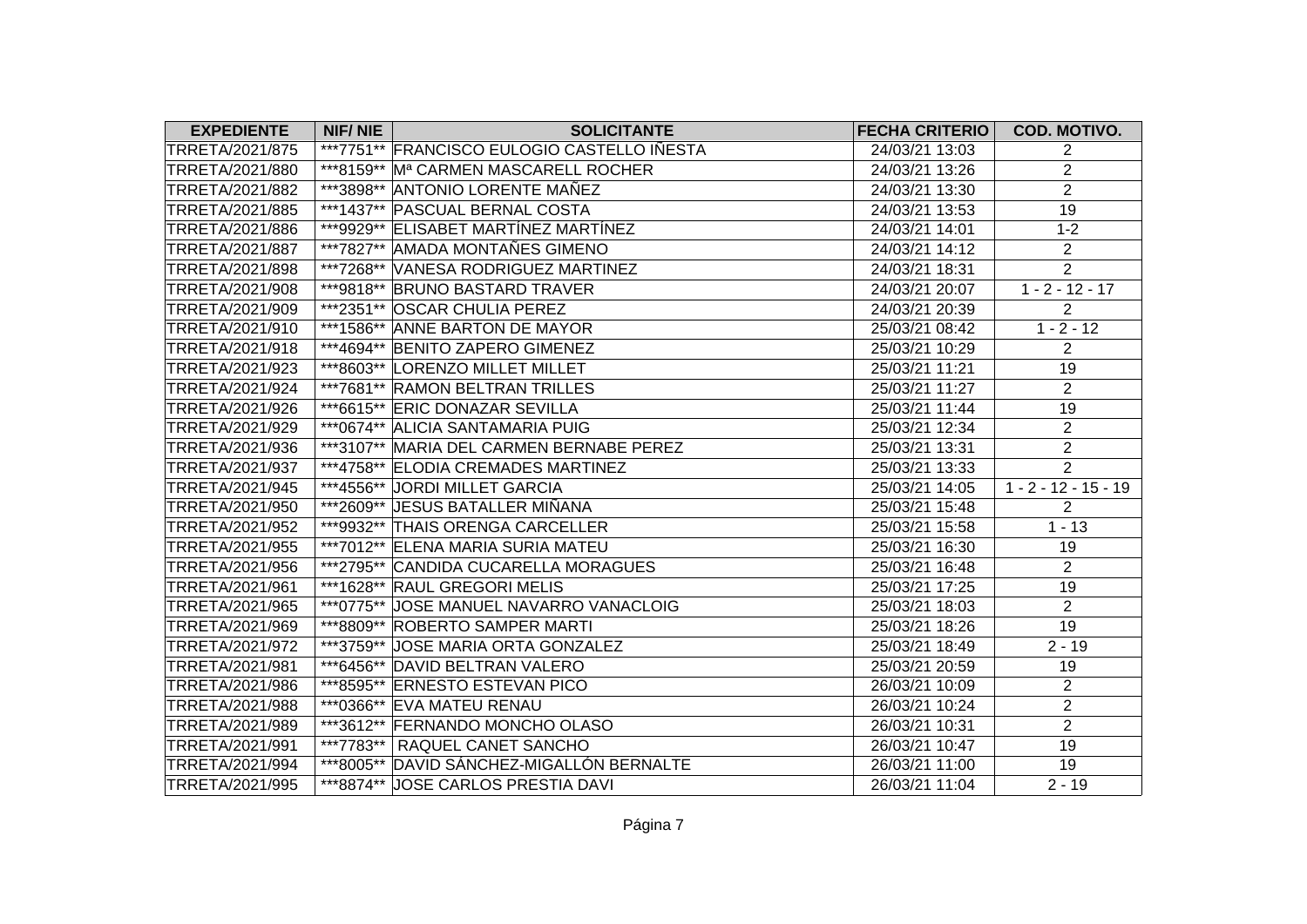| <b>EXPEDIENTE</b> | <b>NIF/NIE</b> | <b>SOLICITANTE</b>                          | <b>FECHA CRITERIO</b> | <b>COD. MOTIVO.</b>    |
|-------------------|----------------|---------------------------------------------|-----------------------|------------------------|
| TRRETA/2021/996   |                | ***0720** JUAN MIGUEL ROCHER SOLER          | 26/03/21 11:42        | 19                     |
| TRRETA/2021/931   |                | ***8959** DAVID RIOS RUIZ                   | 26/03/21 11:44        | $17 - 19$              |
| TRRETA/2021/997   |                | ***9272** ISABEL VALIENTE CATALAN           | 26/03/21 12:06        | $17 - 19$              |
| TRRETA/2021/998   |                | ***7175** FRANCISCO OCTAVIO SELLES SIGÜENZA | 26/03/21 12:14        | 19                     |
| TRRETA/2021/1000  |                | ***9575** JOSE AGUSTIN JOVER ALMIÑANA       | 26/03/21 12:31        | $\overline{2}$         |
| TRRETA/2021/1001  |                | ***3265** HELEN MARY WHITEHEAD              | 26/03/21 12:32        | 19                     |
| TRRETA/2021/1002  |                | ***2403** SABRINA REQUENA CAPELLINO         | 26/03/21 12:43        | $1 - 13$               |
| TRRETA/2021/1005  |                | ***8051** NEMESIO ABARGUES CHIVA            | 26/03/21 13:18        | $2 - 17$               |
| TRRETA/2021/1006  |                | ***2001** ESTEFANIA MARTI OLLER             | 26/03/21 13:26        | $\overline{2}$         |
| TRRETA/2021/1008  |                | ***3198** MIREIA CABERO ALONSO              | 26/03/21 14:01        | $\overline{2}$         |
| TRRETA/2021/1010  |                | ***5206** SILVIA SERRA CEBOLLA              | 26/03/21 14:09        | $1 - 2 - 12 - 15 - 19$ |
| TRRETA/2021/1011  |                | ***0148** BEGOÑA JOSE PEREZ AUCEJO          | 26/03/21 14:12        | 19                     |
| TRRETA/2021/1016  |                | ***1350** MARC BELTRAN GIMENEZ              | 26/03/21 19:05        | $1 - 13$               |
| TRRETA/2021/1022  |                | ***6339** AMPARO CLARAMUNT GOMEZ            | 26/03/21 21:12        | $1 - 2 - 12$           |
| TRRETA/2021/606   |                | ***8917** RAFAEL PEREZ ESCAMILLA            | 27/03/21 16:17        | $\overline{c}$         |
| TRRETA/2021/609   |                | ***1178** HUGO PEREZ CARCEL                 | 27/03/21 16:26        | $\overline{2}$         |
| TRRETA/2021/1028  |                | ***2205** VICENTE FUSTER APARI              | 28/03/21 18:35        | $1 - 13 - 19$          |
| TRRETA/2021/1030  |                | ***5756** ANA DOMINGUEZ SOLER               | 29/03/21 09:09        | $2 - 9 - 19$           |
| TRRETA/2021/1034  |                | ***8863** ARMANDO BELTRAN COLOM             | 29/03/21 10:16        | 2                      |
| TRRETA/2021/1036  |                | ***5792** ANDREW MARK TOPHAM                | 29/03/21 10:27        | $\overline{2}$         |
| TRRETA/2021/1039  |                | ***0369** KARSTEN SCHMIDT                   | 29/03/21 10:42        | 17                     |
| TRRETA/2021/1040  |                | ***5441** JESUS PERIS ARCE                  | 29/03/21 10:43        | $\overline{2}$         |
| TRRETA/2021/1041  |                | ***1256** VIRTUDES PEIRO JUAN               | 29/03/21 10:56        | $2 - 17$               |
| TRRETA/2021/1045  |                | ***1594** JOSE VICENTE BALLESTER TOMAS      | 29/03/21 11:20        | $1 - 13$               |
| TRRETA/2021/1049  |                | ***4343** NERINGA BERTULITE                 | 29/03/21 11:44        | $1 - 12 - 15$          |
| TRRETA/2021/1050  |                | ***2084** FRANCISCO JAVIER MORTE PEIRO      | 29/03/21 11:58        | $1 - 2 - 17$           |
| TRRETA/2021/1053  |                | ***0853** AHMED AZIZI AZIZI                 | 29/03/21 12:14        | $1 - 2 - 11 - 12$      |
| TRRETA/2021/1059  |                | ***2542** BEGOÑA ORDIÑANA TORTOSA           | 29/03/21 13:14        | $\overline{2}$         |
| TRRETA/2021/1062  |                | ***4083** JOSE FRANCISCO PERIS ARCE         | 29/03/21 13:36        | $\overline{c}$         |
| TRRETA/2021/1063  |                | ***9862** MIGUEL VALENCIA ALOS              | 29/03/21 13:42        | $\overline{2}$         |
| TRRETA/2021/1065  |                | ***7856** ROSA MARIA MARTINEZ NAVARRO       | 29/03/21 14:05        | $\overline{2}$         |
| TRRETA/2021/1070  |                | ***8485** JUAN JOSE SEPULVEDA SARMIENTO     | 29/03/21 15:29        | $2 - 19$               |
| TRRETA/2021/1072  |                | ***8044** DIANA FERNANDA DE LA HUERTA       | 29/03/21 15:48        | $1 - 13 - 15 - 19$     |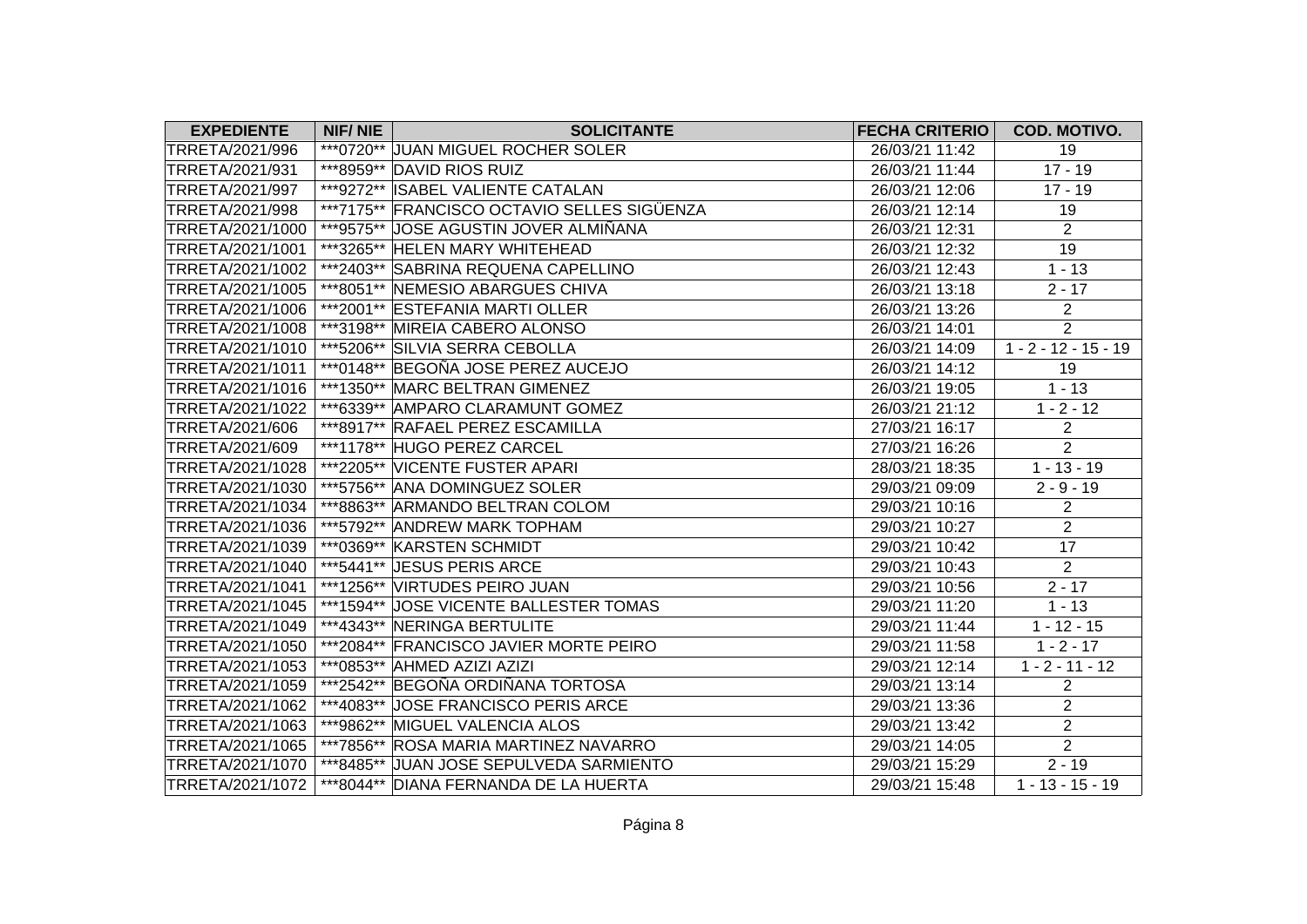| <b>EXPEDIENTE</b> | <b>NIF/NIE</b> | <b>SOLICITANTE</b>                         | <b>FECHA CRITERIO</b> | <b>COD. MOTIVO.</b> |
|-------------------|----------------|--------------------------------------------|-----------------------|---------------------|
| TRRETA/2021/1074  |                | ***7212** MARIA PILAR GARCIA VILLARROYA    | 29/03/21 16:28        | $\overline{2}$      |
| TRRETA/2021/1079  |                | ***8425** ALFONSO MIGUEL MILLET PALMER     | 29/03/21 16:53        | $\overline{2}$      |
| TRRETA/2021/1091  |                | ***1714** EDUARDO NACHER COSTA             | 29/03/21 18:48        | $1 - 2 - 12$        |
| TRRETA/2021/1092  |                | ***9915** JOSE MARTIN BOTELLA VIDAL        | 29/03/21 19:06        | $\overline{2}$      |
| TRRETA/2021/1093  |                | ***6762** LUIS ALBERTO MORA ELIZARDE       | 29/03/21 19:09        | $1 - 13$            |
| TRRETA/2021/1094  |                | ***6341** OMAR AKHNATI                     | 29/03/21 19:40        | $1 - 13$            |
| TRRETA/2021/1096  |                | ***7720** LORENA NAVARRO MARTINEZ          | 29/03/21 20:22        | 19                  |
| TRRETA/2021/1097  |                | ***6993** MARIA ANGELES SANCHEZ SILVESTRE  | 29/03/21 21:16        | $\overline{2}$      |
| TRRETA/2021/1098  |                | ***5725** CLARA HERNÁNDEZ DOMÍNGUEZ        | 29/03/21 22:26        | $\overline{2}$      |
| TRRETA/2021/1103  |                | ***4177** ANA MARIA MORANT BLANES          | 30/03/21 09:47        | $\overline{2}$      |
| TRRETA/2021/1104  |                | ***3909** MERCEDES AUÑON ESTEBAN           | 30/03/21 10:06        | $1 - 13 - 19$       |
| TRRETA/2021/1106  |                | ***0991** JOAQUIN LOPEZ HABAS              | 30/03/21 10:23        | $1 - 2 - 12$        |
| TRRETA/2021/1108  |                | ***6009** JORDANA SOLER TOMAS              | 30/03/21 10:47        | $1 - 12$            |
| TRRETA/2021/1111  |                | ***8554** FRANCISCO ALEMANY GARCIA         | 30/03/21 11:04        | $2^{\circ}$         |
| TRRETA/2021/1112  |                | ***5902** JOSE ANGEL GARCIA CARRILERO      | 30/03/21 11:13        | $2 - 19$            |
| TRRETA/2021/1115  |                | ***0898** JESUS GADEA GRACIA               | 30/03/21 11:19        | $1 - 13 - 15 - 19$  |
| TRRETA/2021/1117  |                | ***9880** VICENT RIBES ALVARADO            | 30/03/21 11:46        | $\overline{2}$      |
| TRRETA/2021/1119  |                | ***5805** PAULINO MORENO LÓPEZ             | 30/03/21 12:03        | $1 - 2 - 13$        |
| TRRETA/2021/1129  |                | ***9304** ADRIAN PALLARES BALLESTER        | 30/03/21 14:24        | $2 - 17$            |
| TRRETA/2021/1131  |                | ***9114** EVA MARIA GUEVARA DOMINGUEZ      | 30/03/21 15:33        | $\overline{2}$      |
| TRRETA/2021/1132  |                | ***5770** JOSE VICENTE TRILLES FAUS        | 30/03/21 15:39        | $\overline{2}$      |
| TRRETA/2021/1133  |                | ***7477** FRANCISCO CLEMENTE ALAPONT       | 30/03/21 15:57        | $1 - 12$            |
| TRRETA/2021/1134  |                | ***9113** MARIA NIEVES SUÑER PERUCHO       | 30/03/21 16:06        | $1 - 2 - 12$        |
| TRRETA/2021/1136  |                | ***9110** MARIA NURIA HIERRO PEREZ         | 30/03/21 17:02        | $\overline{2}$      |
| TRRETA/2021/1137  |                | ***9326** MARIA MATILDE FRASQUET GONZALEZ  | 30/03/21 17:03        | $1 - 2 - 13$        |
| TRRETA/2021/1141  |                | ***6891** GERMAN VIDAL SEGARRA             | 30/03/21 18:37        | $\overline{2}$      |
| TRRETA/2021/1144  |                | ***7523** MARINA GIL PUERTO                | 30/03/21 19:32        | $2 - 19$            |
| TRRETA/2021/1069  |                | ***7672** LORENA RAMOS BADENES             | 31/03/21 08:14        | $\overline{2}$      |
| TRRETA/2021/1116  |                | ***5915** MARIA PILAR DE LA PUERTA CANO    | 31/03/21 09:41        | $\overline{2}$      |
| TRRETA/2021/1148  |                | ***5455** ANTONIO NAVARRETE PLA            | 31/03/21 10:04        | $\overline{2}$      |
| TRRETA/2021/1149  |                | ***2808** CARLA MUÑOZ FEMENIA              | 31/03/21 10:22        | $1 - 13$            |
| TRRETA/2021/1153  |                | ***4652** JOSE LUIS GARRIDO CANO           | 31/03/21 11:19        | $2^{\circ}$         |
| TRRETA/2021/1158  |                | ***1490** MARIA DEL CARMEN SEGURA FERRANDO | 31/03/21 11:41        | $1 - 12$            |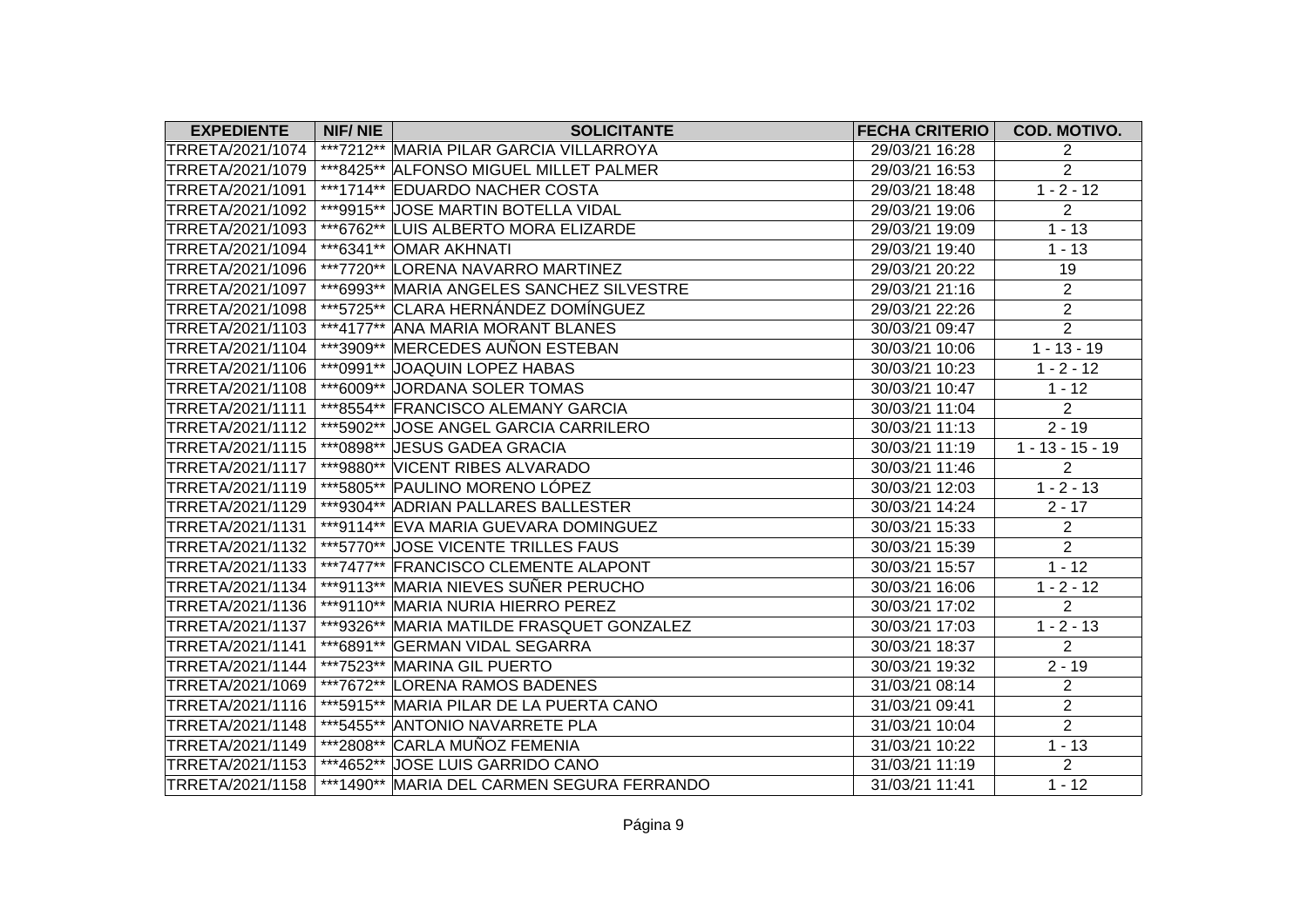| <b>EXPEDIENTE</b>    | <b>NIF/NIE</b> | <b>SOLICITANTE</b>                             | <b>FECHA CRITERIO</b> | COD. MOTIVO.      |
|----------------------|----------------|------------------------------------------------|-----------------------|-------------------|
| TRRETA/2021/1167     |                | ***8105** JOSE ANTONIO COBO GOMEZ              | 31/03/21 13:38        | $1 - 12 - 15$     |
| TRRETA/2021/1172     |                | ***5678** CONCEPCION PARDO MORALES             | 31/03/21 14:06        | $1 - 12 - 15$     |
| TRRETA/2021/1173     |                | ***9711** ATENEA SANTACREU SALIDO              | 31/03/21 14:11        | 17                |
| TRRETA/2021/1178     |                | ***3611** MARIA ANGELES HERRERO MARTINEZ       | 31/03/21 16:57        | $1 - 12 - 15$     |
| TRRETA/2021/1184     |                | ***9536** ROCIO SOLA SEGURA                    | 31/03/21 17:45        | $1 - 12 - 15$     |
| TRRETA/2021/1198     |                | ***0493** ADORACION CAMARENA PIZARRO           | 31/03/21 20:25        | $1 - 2 - 13 - 17$ |
| TRRETA/2021/1199     |                | ***7611** SALVADOR B TALENS MONCHO             | 31/03/21 21:08        | $1 - 2 - 12$      |
| TRRETA/2021/1201     |                | ***7235** SANTIAGO MARTINEZ CARNICER           | 31/03/21 21:40        | $1 - 2 - 12$      |
| TRRETA/2021/1202     |                | ***7571** NOELIA RIPOLL PEREZ                  | 31/03/21 21:40        | $1 - 2 - 13 - 17$ |
| TRRETA/2021/138      |                | ***5956** CONSUELO ZACARÉS TORREJÓN            | 06/05/21 16:16        | 1                 |
| <b>TRRETA/2021/8</b> |                | ***8344** MARTA ESPEJO ESTELLES                | 06/05/21 16:39        | 1                 |
| TRRETA/2021/130      |                | ***6436** LIDÓN MOLINOS CARCELLER              | 06/05/21 17:15        | 1                 |
| TRRETA/2021/156      |                | ***9699** ALEXIS RIBES SALVADOR                | 06/05/21 18:40        | $\mathbf{1}$      |
| TRRETA/2021/167      |                | ***1146** SALVADOR NAVARRO GIJON               | 07/05/21 09:10        | $\mathbf{1}$      |
| TRRETA/2021/164      |                | ***2347** EUGENIA POQUET DURÁN                 | 07/05/21 13:36        | $\mathbf{1}$      |
| TRRETA/2021/157      |                | ***2612** ANTONIO TARAZONA CARLES              | 07/05/21 16:23        | $\mathbf{1}$      |
| TRRETA/2021/216      |                | ***5262** RAFAEL LOPEZ BARBERA                 | 07/05/21 16:34        | $\mathbf{1}$      |
| TRRETA/2021/308      |                | ***7255** ANTONIO BARBERA ORTIZ                | 07/05/21 16:50        | $\mathbf 1$       |
| TRRETA/2021/347      |                | ***4277** VICENTE ANTONIO SANZ MIQUEL          | 07/05/21 17:00        | $\mathbf{1}$      |
| TRRETA/2021/367      |                | ***7247** CARLOS GONZALEZ SANCHIS              | 07/05/21 17:27        | $\mathbf{1}$      |
| TRRETA/2021/407      |                | ***8456** JOSE LEGUA GARCÍA                    | 07/05/21 19:33        | 1                 |
| TRRETA/2021/251      |                | ***7154** ROGELIO GASULLA ZARAGOZA             | 07/05/21 22:11        | 1                 |
| TRRETA/2021/204      |                | ***8900** ALEXANDRA ADELHEID LANGEVELD SL      | 10/05/21 09:35        | $\mathbf{1}$      |
| TRRETA/2021/128      |                | ***2995** ANTONIA VERONICA REBOUCAS DE FREITAS | 10/05/21 09:37        | $\mathbf{1}$      |
| TRRETA/2021/350      |                | ***2369** SERGIO XAIXO PEREZ                   | 10/05/21 10:11        | $\mathbf{1}$      |
| TRRETA/2021/186      |                | ***8625** MARIANA LAURA CIOTOI                 | 10/05/21 10:14        | $\mathbf{1}$      |
| TRRETA/2021/173      |                | ***4201** KATE ELIZABETH BUNN SL               | 10/05/21 11:41        | $\mathbf{1}$      |
| TRRETA/2021/449      |                | ***8449** MARIA VICTORIA GUARDIOLA MONSERRAT   | 10/05/21 11:49        | $\mathbf{1}$      |
| TRRETA/2021/259      |                | ***4830** ENRIQUE HERRANZ MASIA                | 10/05/21 11:57        | $\mathbf{1}$      |
| TRRETA/2021/58       |                | ***6486** MARCOS BERNABEU PORRAS               | 10/05/21 12:45        | $\mathbf{1}$      |
| TRRETA/2021/395      |                | ***7827** OSCAR MANUEL LLORIA CLEMENTE         | 10/05/21 12:51        | $\mathbf{1}$      |
| TRRETA/2021/63       |                | ***1050** MIGUEL BERGA POMER                   | 10/05/21 12:57        | $\mathbf 1$       |
| TRRETA/2021/455      |                | ***9817** LIDIA MARTINEZ LATORRE               | 10/05/21 13:04        | $\mathbf{1}$      |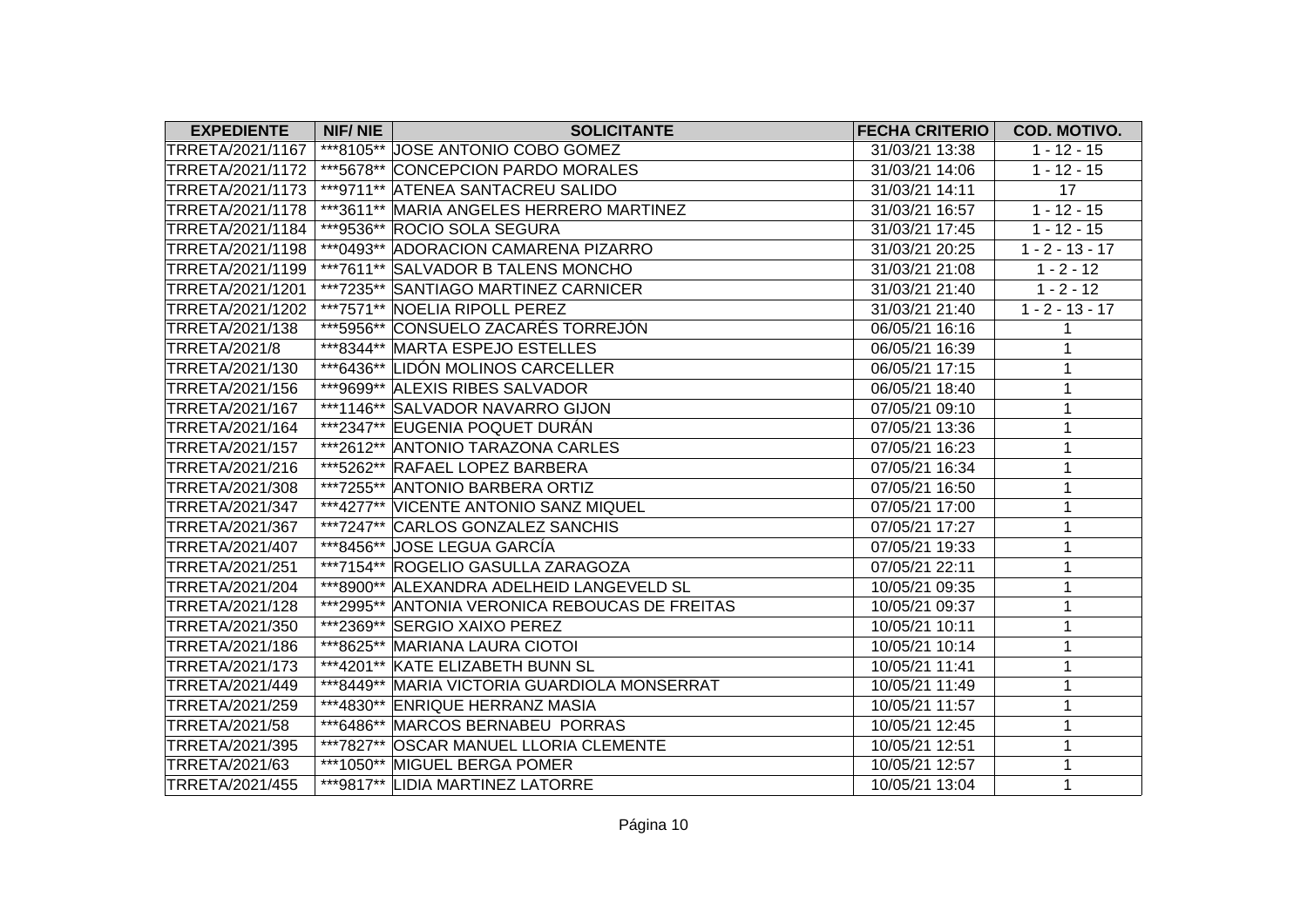| <b>EXPEDIENTE</b>     | NIF/NIE | <b>SOLICITANTE</b>                        | <b>FECHA CRITERIO</b> | <b>COD. MOTIVO.</b> |
|-----------------------|---------|-------------------------------------------|-----------------------|---------------------|
| TRRETA/2021/498       |         | ***8723** DARIO ZAPATA GOMEZ              | 10/05/21 13:11        | $\mathbf{1}$        |
| TRRETA/2021/419       |         | ***2787** OSCAR MARTI MIÑANA              | 10/05/21 13:32        | $1 - 15$            |
| TRRETA/2021/247       |         | ***7637** ELISA ROMERO OLUCHA             | 10/05/21 13:47        | $\mathbf{1}$        |
| TRRETA/2021/255       |         | ***9728** JOAN ESCIRG AHICART             | 10/05/21 16:50        | $\mathbf{1}$        |
| <b>TRRETA/2021/57</b> |         | ***4499** SERGIO PEIRO MOLINA             | 10/05/21 17:15        | $\mathbf{1}$        |
| TRRETA/2021/476       |         | ***7542** OUMAR DIOP                      | 10/05/21 19:39        | $\mathbf{1}$        |
| TRRETA/2021/433       |         | ***5726** RAQUEL MASCARELL GIRONES        | 11/05/21 10:45        | $1 - 2$             |
| TRRETA/2021/175       |         | ***7003** FRANCISCA TENA ROCA             | 11/05/21 11:51        | $\mathbf{1}$        |
| TRRETA/2021/324       |         | ***9979** ANA MARIA LLUCH LOPEZ           | 11/05/21 12:39        | $\mathbf{1}$        |
| TRRETA/2021/263       |         | ***9108** RAMON ESCRIG GIL                | 11/05/21 16:45        | $\mathbf 1$         |
| TRRETA/2021/309       |         | ***4103** M TERESA ESTRUCH FAUS           | 12/05/21 06:22        | 1                   |
| TRRETA/2021/474       |         | ***4257** REBECA MARTI LOPEZ              | 12/05/21 06:49        | 1                   |
| TRRETA/2021/426       |         | ***3390** LUCIA TORTOSA GOMEZ             | 12/05/21 08:24        | 1                   |
| TRRETA/2021/405       |         | ***1036** ALES BECVAR.                    | 12/05/21 10:06        | $\mathbf{1}$        |
| TRRETA/2021/479       |         | ***5878** GABRIEL URDA                    | 12/05/21 14:33        | $\mathbf{1}$        |
| TRRETA/2021/318       |         | ***7754** KILIAN BADIA FRANCES            | 12/05/21 18:28        | $\mathbf 1$         |
| TRRETA/2021/161       |         | ***0074** JORGE MELCHOR MOZO              | 12/05/21 19:29        | $\mathbf 1$         |
| TRRETA/2021/483       |         | ***6657** BEATRIZ BAQUERO SILLAS          | 12/05/21 19:35        | 1                   |
| TRRETA/2021/306       |         | ***2465** JOSE RAMON DE LA ASUNCION PEREZ | 13/05/21 10:25        | $\mathbf{1}$        |
| TRRETA/2021/400       |         | ***0434** MARTA BORSOS                    | 13/05/21 13:09        | $\mathbf 1$         |
| TRRETA/2021/93        |         | ***0720** SASHOV BASHOV VENTSISLAV        | 13/05/21 13:35        | 1                   |
| TRRETA/2021/330       |         | ***5266** MARIA MUÑOZ PICO                | 13/05/21 18:44        | $\mathbf{1}$        |
| TRRETA/2021/132       |         | ***0073** LAURA GRAS CLEMENTE             | 13/05/21 18:47        | 1                   |
| TRRETA/2021/486       |         | ***1492** BOUTAYNA ZOUGGAR                | 13/05/21 19:15        | $\mathbf{1}$        |
| TRRETA/2021/113       |         | ***3960** DAVID KENNETH WILDE             | 14/05/21 10:25        | $\mathbf{1}$        |
| TRRETA/2021/466       |         | ***7770** EULALIA PICHER ROSA             | 14/05/21 13:59        | 1                   |
| TRRETA/2021/241       |         | ***8738** SARA BELLÉS BELLÉS              | 14/05/21 18:01        | $1 - 15$            |
| TRRETA/2021/412       |         | ***0866** JOSE JUAN MARCO PEIRO           | 17/05/21 09:45        | $\mathbf 1$         |
| TRRETA/2021/212       |         | ***9466** MONICA SEGURA GARCIA            | 17/05/21 13:47        | $\mathbf{1}$        |
| TRRETA/2021/342       |         | ***1736** CAROLYN MAS HOADLEY             | 18/05/21 09:23        | 1                   |
| TRRETA/2021/45        |         | ***2263** CELIA RAMOS SORIANO             | 18/05/21 13:40        | 1                   |
| TRRETA/2021/344       |         | ***9709** MAR PENALBA OLIVARES            | 18/05/21 19:25        | $\mathbf 1$         |
| TRRETA/2021/20        |         | ***7073** TILMAN VOGELGSANG               | 19/05/21 10:39        | $\mathbf 1$         |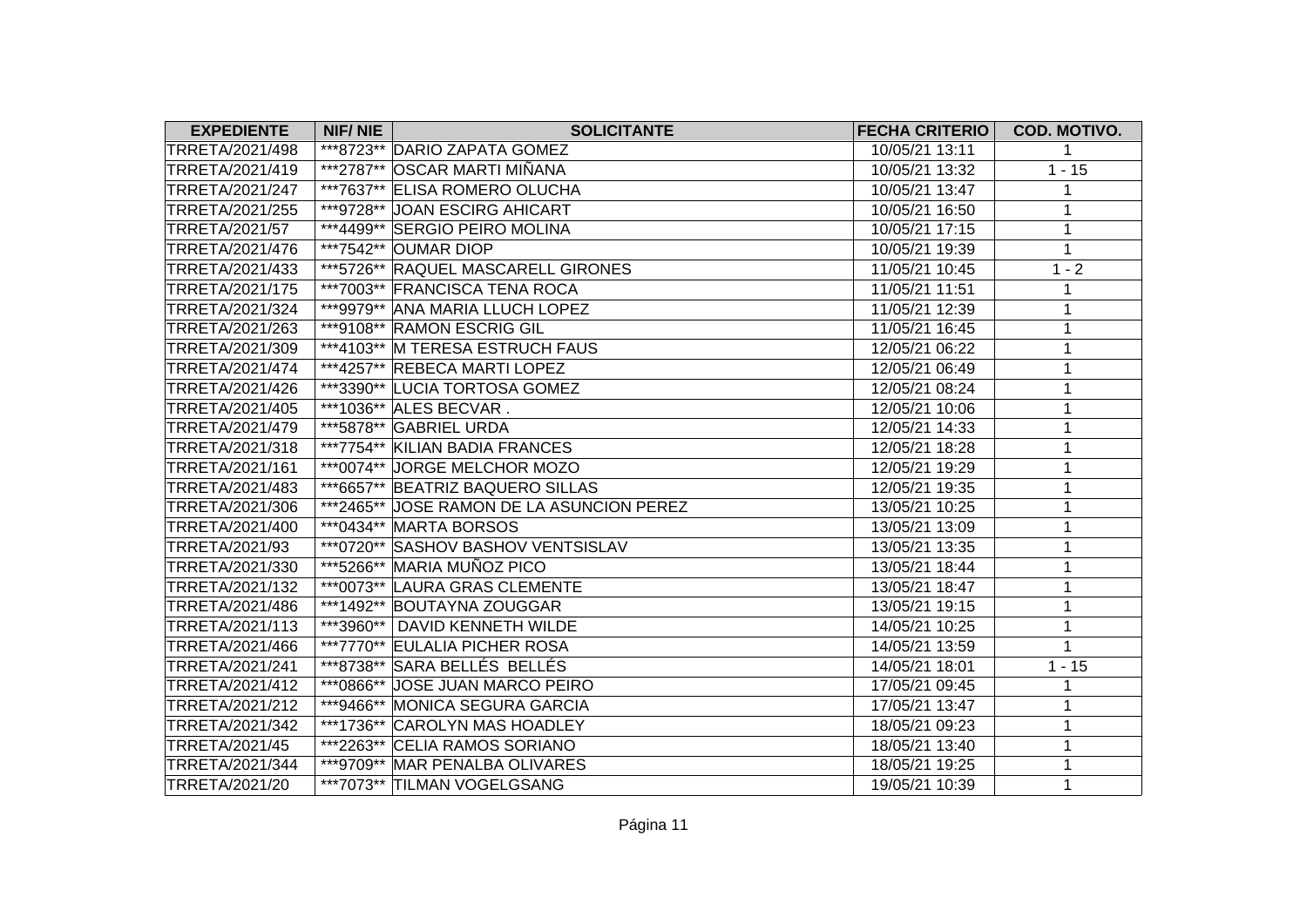| <b>EXPEDIENTE</b> | <b>NIF/NIE</b> | <b>SOLICITANTE</b>                               | <b>FECHA CRITERIO</b> | COD. MOTIVO.  |
|-------------------|----------------|--------------------------------------------------|-----------------------|---------------|
| TRRETA/2021/364   |                | ***9925** ANTONIA MARIA SANCHEZ ALIAGA           | 19/05/21 14:55        | 1             |
| TRRETA/2021/469   |                | ***1012** ROSANA DURÁ CASANOVA                   | 19/05/21 19:15        | $\mathbf{1}$  |
| TRRETA/2021/473   |                | ***6722** MARIA ANGELES USO MUÑOZ                | 19/05/21 19:15        | 1             |
| TRRETA/2021/326   |                | ***4691** NURIA FERRANDIZ FILIU                  | 20/05/21 07:54        | $\mathbf{1}$  |
| TRRETA/2021/177   |                | ***9831** FRANCISCO VICENTE MARTINEZ CIUDAD REAL | 20/05/21 13:50        | $\mathbf{1}$  |
| TRRETA/2021/236   |                | ***1444** TEODORA RIBELLES MIQUEL                | 21/05/21 16:55        | $1 - 12 - 15$ |
| TRRETA/2021/62    |                | ***5565** FRANCISCO JAVIER GARCIA BOSQUE         | 24/05/21 09:37        | 1             |
| TRRETA/2021/413   |                | ***1653** VICENTE CALABUIG TOMAS                 | 26/05/21 12:31        | $\mathbf{1}$  |
| TRRETA/2021/376   |                | ***2534** MARIA ROSARIO MIRA VIDAL               | 26/05/21 12:34        | $\mathbf{1}$  |
| TRRETA/2021/366   |                | ***0177** MARIA EUGENIA ROS CASES                | 26/05/21 13:59        | $\mathbf{1}$  |
| TRRETA/2021/64    |                | ***6002** MIRIAM MARTI FERRANDO                  | 27/05/21 12:14        | $\mathbf{1}$  |
| TRRETA/2021/430   |                | ***4817** JUAN IGNACIO IZQUIERDO SORIANO         | 10/06/21 10:41        | $1 - 2$       |
| TRRETA/2021/97    |                | ***9685** ISABEL CAMARERO AMBROJO                | 10/06/21 10:45        | $2 - 1$       |
| TRRETA/2021/523   |                | ***9283** FRANCISCO MARTINEZ APARISI             | 10/06/21 11:52        | $1 - 2$       |
| TRRETA/2021/530   |                | ***4019** SERAFIN BLAZQUEZ LOPEZ                 | 10/06/21 12:44        | $\mathbf{1}$  |
| TRRETA/2021/504   |                | ***4401** JAVIER MAHIQUES FLORES                 | 10/06/21 13:13        | $\mathbf{1}$  |
| TRRETA/2021/505   |                | ***4811** MARIA ANGELES ALBERT CRUZ              | 10/06/21 13:13        | $\mathbf{1}$  |
| TRRETA/2021/533   |                | ***3878** JUAN MIGUEL GALDON ALIAGA              | 10/06/21 13:47        | $\mathbf{1}$  |
| TRRETA/2021/502   |                | ***7987** RAQUEL MARTÍN COBOS                    | 10/06/21 16:54        | $1 - 12$      |
| TRRETA/2021/477   |                | ***1652** CARLOS GIRONA MUÑOZ                    | 10/06/21 17:02        | $1 - 19$      |
| TRRETA/2021/423   |                | ***9890** MARIA LUISA COLEN                      | 10/06/21 17:43        | $2 - 1$       |
| TRRETA/2021/425   |                | ***3830** MARIA TERESA PITARCH GARCIA            | 11/06/21 09:14        | $2 - 1$       |
| TRRETA/2021/560   |                | ***6637** ALEJANDRO GARCIA GONZALEZ              | 11/06/21 11:41        | $\mathbf{1}$  |
| TRRETA/2021/621   |                | ***3573** JUAN VICENTE EMBUENA ILLUECA           | 11/06/21 12:30        | $1 - 19$      |
| TRRETA/2021/232   |                | ***4392** ANA ADSUARA BENEDITO                   | 11/06/21 13:05        | $1 - 2$       |
| TRRETA/2021/714   |                | ***5684** ANA MARIA ORDUÑA GARCIA                | 11/06/21 13:19        | $\mathbf{1}$  |
| TRRETA/2021/587   |                | ***7342** MIGUEL PERIS CARCASES                  | 11/06/21 13:26        | $\mathbf{1}$  |
| TRRETA/2021/666   |                | ***4357** PASCUAL CASTELLA TORRES                | 11/06/21 13:30        | $\mathbf{1}$  |
| TRRETA/2021/556   |                | ***2836** FRANCISCO BTA. CERVERA LOPEZ           | 11/06/21 13:34        | $1 - 2$       |
| TRRETA/2021/332   |                | ***3705** MARÍA JOSEFA ASHENDEN BEY              | 11/06/21 13:47        | $2 - 1$       |
| TRRETA/2021/645   |                | ***3400** NURIA SANTAMARIA PONS                  | 11/06/21 14:23        | $\mathbf{1}$  |
| TRRETA/2021/390   |                | ***3809** SALVADOR VILA RAMIREZ                  | 11/06/21 14:35        | $2 - 1$       |
| TRRETA/2021/641   |                | ***4611** MARIA ANTONIA SENDRA LLOPIS            | 11/06/21 14:39        | $1 - 2$       |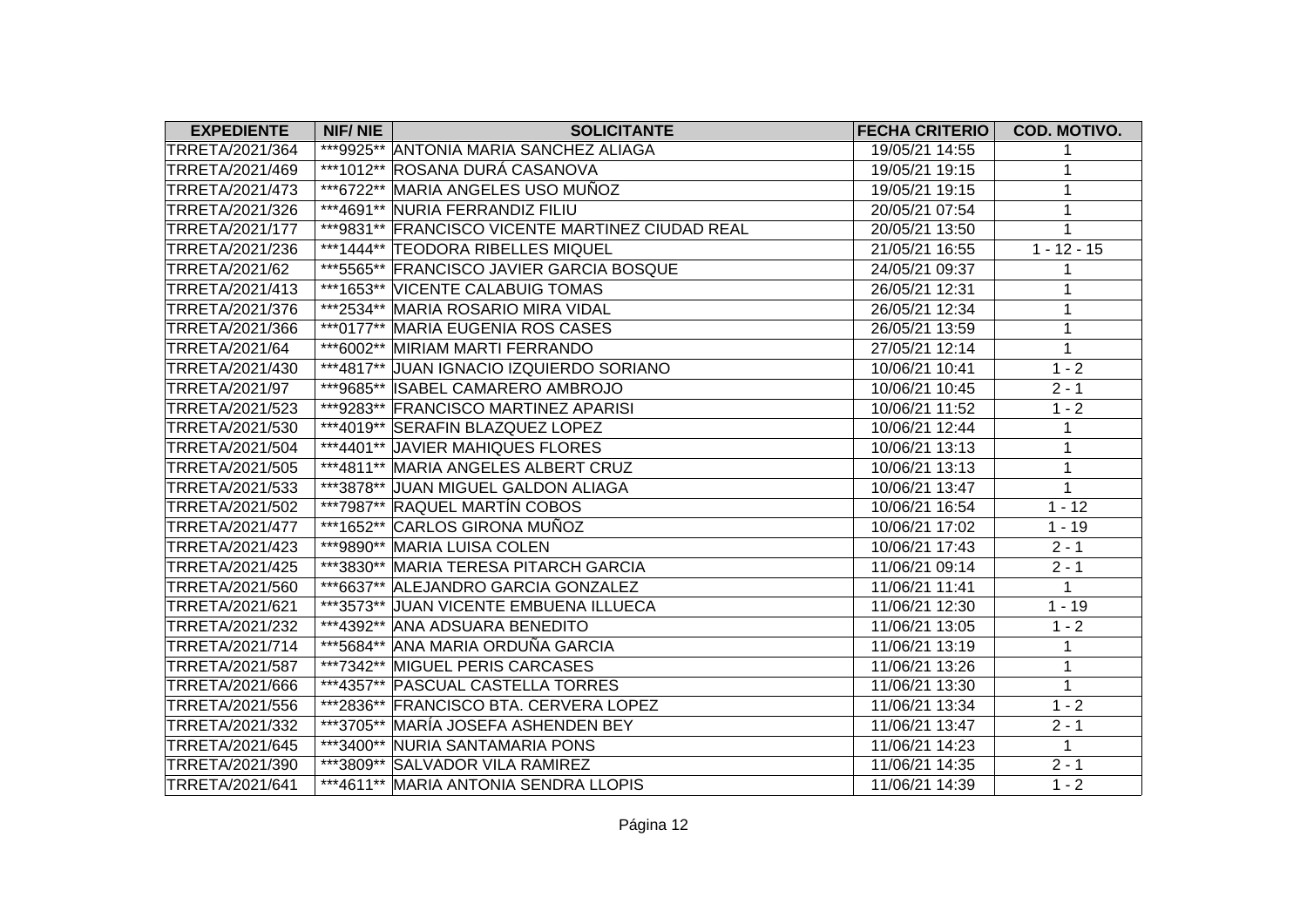| <b>EXPEDIENTE</b> | <b>NIF/NIE</b> | <b>SOLICITANTE</b>                                          | <b>FECHA CRITERIO</b> | COD. MOTIVO.           |
|-------------------|----------------|-------------------------------------------------------------|-----------------------|------------------------|
| TRRETA/2021/710   |                | ***3487** MANUEL MARCO PEIRO                                | 11/06/21 14:41        | 1                      |
| TRRETA/2021/604   |                | ***4616** MARCOS LORENTE ABRIL                              | 11/06/21 16:21        | 1                      |
| TRRETA/2021/676   |                | ***0670** JULI ANTONI GARCIA CORTÉS                         | 11/06/21 16:47        | $\mathbf{1}$           |
| TRRETA/2021/704   |                | ***2859** LUIS CASTRO ESTEBAN                               | 11/06/21 19:09        | $\mathbf{1}$           |
| TRRETA/2021/607   |                | ***4137** PAQUITA DEMIANOFF SACRISTAN                       | 12/06/21 01:00        | $1 - 2$                |
| TRRETA/2021/673   |                | ***9457** SUSANNE OBEL                                      | 12/06/21 19:43        | $\mathbf{1}$           |
| TRRETA/2021/537   |                | ***4167** DOLORES SEVERINA BERENGUER TORRES                 | 13/06/21 11:22        | $1 - 2$                |
| TRRETA/2021/520   |                | ***4112** VASYL DUSHCHAK                                    | 14/06/21 09:51        | $\mathbf{1}$           |
| TRRETA/2021/582   |                | ***2654** OSCAR VERA PARRA                                  | 14/06/21 10:29        | $\mathbf{1}$           |
| TRRETA/2021/631   |                | ***1081** MARIA JOSE GIRON TERRON                           | 14/06/21 12:59        | $\mathbf{1}$           |
| TRRETA/2021/528   |                | ***9581** LEONARDO BURALLA BLASCO                           | 14/06/21 13:58        | $\mathbf{1}$           |
| TRRETA/2021/387   |                | ***7662** LAURA ATIENZA CAÑADA                              | 14/06/21 14:06        | $2 - 1$                |
| TRRETA/2021/760   |                | ***4989** LUIS EMILIO VARGAS CHAMBA                         | 14/06/21 14:11        | $1 - 19$               |
| TRRETA/2021/517   |                | ***4213** ALICIA GARRIGUES SANCHIS                          | 14/06/21 14:15        | $\mathbf{1}$           |
| TRRETA/2021/454   |                | ***8487** LAURA OLMOS AÑO                                   | 14/06/21 14:55        | $1 - 2$                |
| TRRETA/2021/756   |                | ***8250** OLIVIA ORTOLA PRATS                               | 14/06/21 17:14        | $\mathbf{1}$           |
| TRRETA/2021/784   |                | ***0450** FRANCISCO JOSE IBAÑEZ VARELA                      | 14/06/21 17:20        | $\mathbf{1}$           |
| TRRETA/2021/697   |                | ***4888** SONIA VIGO GONZALEZ                               | 14/06/21 18:42        | $1 - 2$                |
| TRRETA/2021/586   |                | ***3272** MARIA DE LOS ANGELES ESTIVALIS MOSCARDO ESTIVALIS | 15/06/21 09:10        | $1 - 2 - 12 - 15 - 19$ |
| TRRETA/2021/590   |                | ***1856** LOPE LUIS LORCA PEINADO                           | 15/06/21 09:36        | 1                      |
| TRRETA/2021/598   |                | ***4448** MARGARITA MARZAL CANET                            | 15/06/21 09:42        | 1                      |
| TRRETA/2021/790   |                | ***8431** JOSE LUIS FERNANDEZ GONZALEZ                      | 15/06/21 10:11        | $\mathbf{1}$           |
| TRRETA/2021/516   |                | ***3570** MARIA ISABEL SOLAZ ALCAIDE                        | 15/06/21 10:26        | $\mathbf{1}$           |
| TRRETA/2021/341   |                | ***8032** TEODORO ATIENZA CAÑADA                            | 15/06/21 11:37        | $1 - 2 - 9$            |
| TRRETA/2021/535   |                | ***8145** CATALINA MARIA MOLL BERTOMEU                      | 15/06/21 11:48        | $\mathbf 1$            |
| TRRETA/2021/671   |                | ***8503** AJEJANDRA TORRENS PAYA                            | 15/06/21 11:56        | 1                      |
| TRRETA/2021/485   |                | ***7495** PEDRO JOSE FERNANDEZ GARCIA                       | 15/06/21 13:16        | $1 - 19$               |
| TRRETA/2021/707   |                | ***7533** EL MAHFOUD MOUFID                                 | 15/06/21 13:55        | $1 - 2$                |
| TRRETA/2021/562   |                | ***1852** FEDERICO JOSE GOMEZ MOGORT                        | 15/06/21 15:58        | $\mathbf{1}$           |
| TRRETA/2021/595   |                | ***7209** ROSSY PATRICIA MENDEZ SOLIS                       | 15/06/21 16:03        | $\mathbf{1}$           |
| TRRETA/2021/559   |                | ***4265** BEATRIZ LLOBAT FLOR                               | 16/06/21 09:15        | 1                      |
| TRRETA/2021/748   |                | ***1094** MARIA DOLORES NAVARRO MARTINEZ                    | 16/06/21 09:31        | $\mathbf{1}$           |
| TRRETA/2021/773   |                | ***5964** ANA APARICIO MARIN                                | 16/06/21 10:59        | 20                     |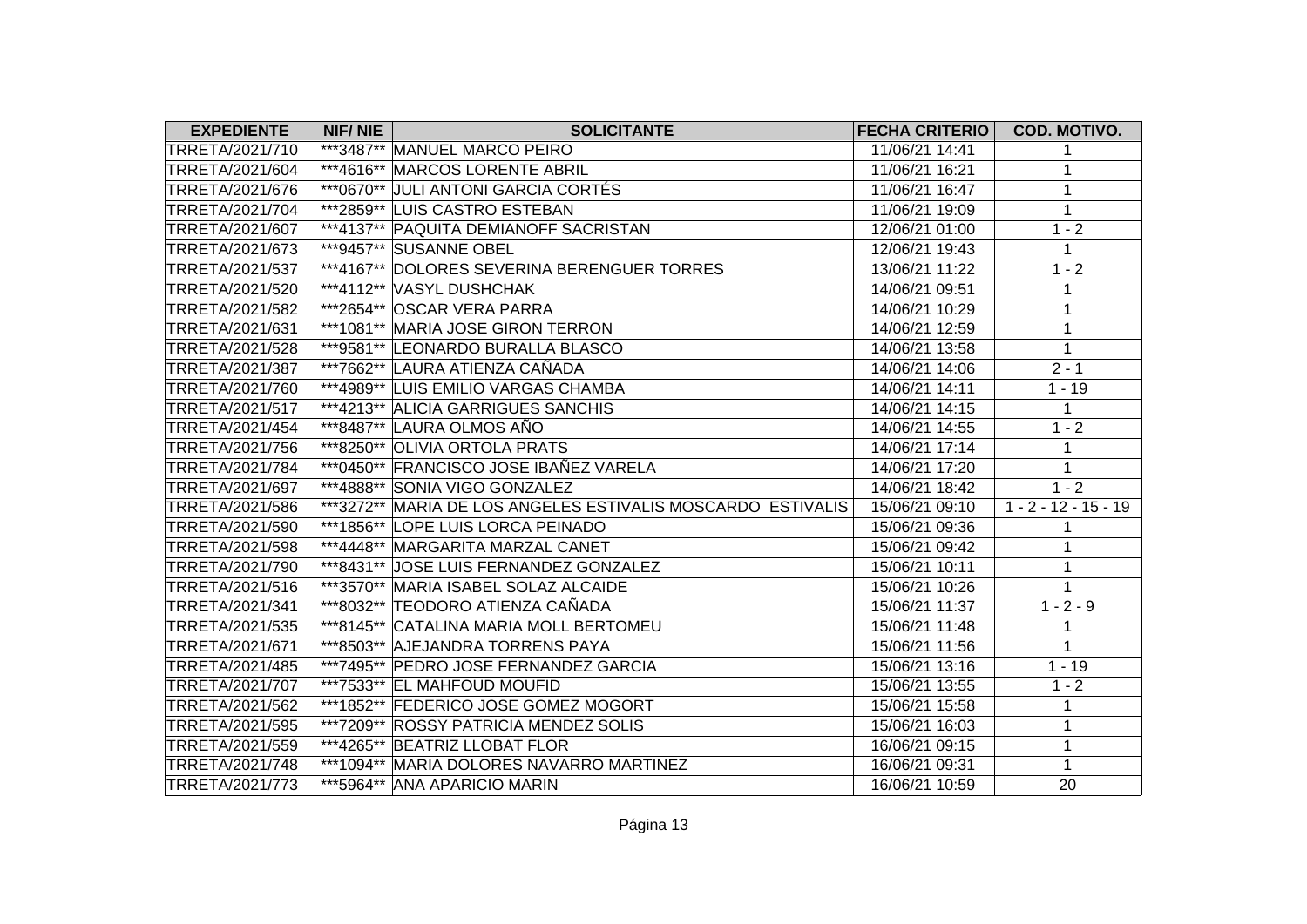| <b>EXPEDIENTE</b> | <b>NIF/NIE</b> | <b>SOLICITANTE</b>                        | <b>FECHA CRITERIO</b> | COD. MOTIVO.      |
|-------------------|----------------|-------------------------------------------|-----------------------|-------------------|
| TRRETA/2021/738   |                | ***0382** CARLOS OROZCO GARCIA            | 16/06/21 12:41        | $1 - 19$          |
| TRRETA/2021/624   |                | ***3700** PABLO FENOLLAR MIÑANA           | 16/06/21 17:40        | $\mathbf{1}$      |
| TRRETA/2021/713   |                | ***0732** ISIDRO PEREZ MIÑANA             | 16/06/21 17:58        | $\mathbf{1}$      |
| TRRETA/2021/715   |                | ***9369** BORRAS MIGUEL ANGEL BENAVENT    | 16/06/21 18:19        | $1 - 2$           |
| TRRETA/2021/509   |                | ***3889** VICENT LÓPEZ BORDERA            | 16/06/21 22:42        | $\mathbf{1}$      |
| TRRETA/2021/548   |                | ***0241** SIMON PRADES SEBASTIA           | 17/06/21 09:39        | $1 - 2$           |
| TRRETA/2021/732   |                | ***5401** MARIANA LUIZA MITROI            | 17/06/21 09:49        | $\mathbf{1}$      |
| TRRETA/2021/767   |                | ***2077** MAGDALENA SANZ BARCELO          | 17/06/21 10:58        | $\mathbf{1}$      |
| TRRETA/2021/700   |                | ***7599** EUGENIA PUCHOL TORNER           | 17/06/21 13:31        | $1 - 2$           |
| TRRETA/2021/484   |                | ***1259** ERCAN AKTAS                     | 17/06/21 16:52        | $1 - 2 - 11 - 19$ |
| TRRETA/2021/563   |                | ***8141** ARTURO BAUTISTA BELLÉS BELTRÁN  | 17/06/21 18:02        | $1 - 2$           |
| TRRETA/2021/703   |                | ***1294** JOSEFA MIÑANA GEA               | 17/06/21 19:29        | $\mathbf{1}$      |
| TRRETA/2021/705   |                | ***3184** RAFAEL NAVARRO FERRANDO         | 18/06/21 09:46        | $\mathbf{1}$      |
| TRRETA/2021/743   |                | ***5592** CARLOS MARTI REAL               | 18/06/21 15:17        | $1 - 19$          |
| TRRETA/2021/754   |                | ***9544** LETICIA BORRAS PRUÑONOSA        | 21/06/21 10:16        | $1 - 19$          |
| TRRETA/2021/524   |                | ***2679** HAYLEY ANN BUDD                 | 21/06/21 12:22        | $\mathbf{1}$      |
| TRRETA/2021/615   |                | ***2895** RUBEN FRANCES MOMPARLER         | 21/06/21 18:43        | $1 - 2 - 12$      |
| TRRETA/2021/618   |                | ***0719** ANDREA GIL BIOSCA               | 22/06/21 09:09        | $1 - 2$           |
| TRRETA/2021/683   |                | ***1586** JUAN BAUTISTA CORELLA VERCHER   | 22/06/21 11:23        | $\mathbf{1}$      |
| TRRETA/2021/778   |                | ***1941** SASHO SASHOV BASHOV             | 22/06/21 16:32        | $\mathbf{1}$      |
| TRRETA/2021/655   |                | ***8489** JUAN JAIME FUERTES LLACER       | 24/06/21 09:01        | $1 - 2 - 12$      |
| TRRETA/2021/646   |                | ***2840** EVA ANGELINA PALOMARES BENAVENT | 24/06/21 09:16        | $1 - 2 - 12 - 17$ |
| TRRETA/2021/597   |                | ***4523** FRANCISCA HERNANDEZ CHAFER      | 24/06/21 09:32        | $1 - 2$           |
| TRRETA/2021/600   |                | ***9646** SEBASTIAN SANCHIS BURAVAND      | 24/06/21 10:16        | $1 - 2$           |
| TRRETA/2021/577   |                | ***5124** DAVID VENDRELL GARULO           | 25/06/21 11:10        | $\mathbf{1}$      |
| TRRETA/2021/526   |                | ***7845** LIDIA CABRERA RODRIGUEZ         | 25/06/21 14:28        | $\mathbf{1}$      |
| TRRETA/2021/634   |                | ***9167** JUAN RAMON ALCARAZ ESTRUCH      | 01/07/21 14:52        | $\mathbf 1$       |
| TRRETA/2021/903   |                | ***1958** JUAN JOSE RINCON FELIU          | 02/07/21 14:16        | $\mathbf{1}$      |
| TRRETA/2021/939   |                | ***5644** ANA MARIA GOMEZ JORQUES         | 02/07/21 17:44        | $\mathbf{1}$      |
| TRRETA/2021/982   |                | ***6696** PEDRO CABRERA COSTA             | 05/07/21 09:58        | 1                 |
| TRRETA/2021/917   |                | ***3304** JOSEP SOLVES BATALLER           | 05/07/21 10:27        | $\mathbf 1$       |
| TRRETA/2021/1089  |                | ***4279** MARIA DEL CARMEN PIQUERES SALES | 05/07/21 10:33        | $\mathbf 1$       |
| TRRETA/2021/962   |                | ***2113** FOUAD BAGHDADLI                 | 05/07/21 10:54        | $1 - 2$           |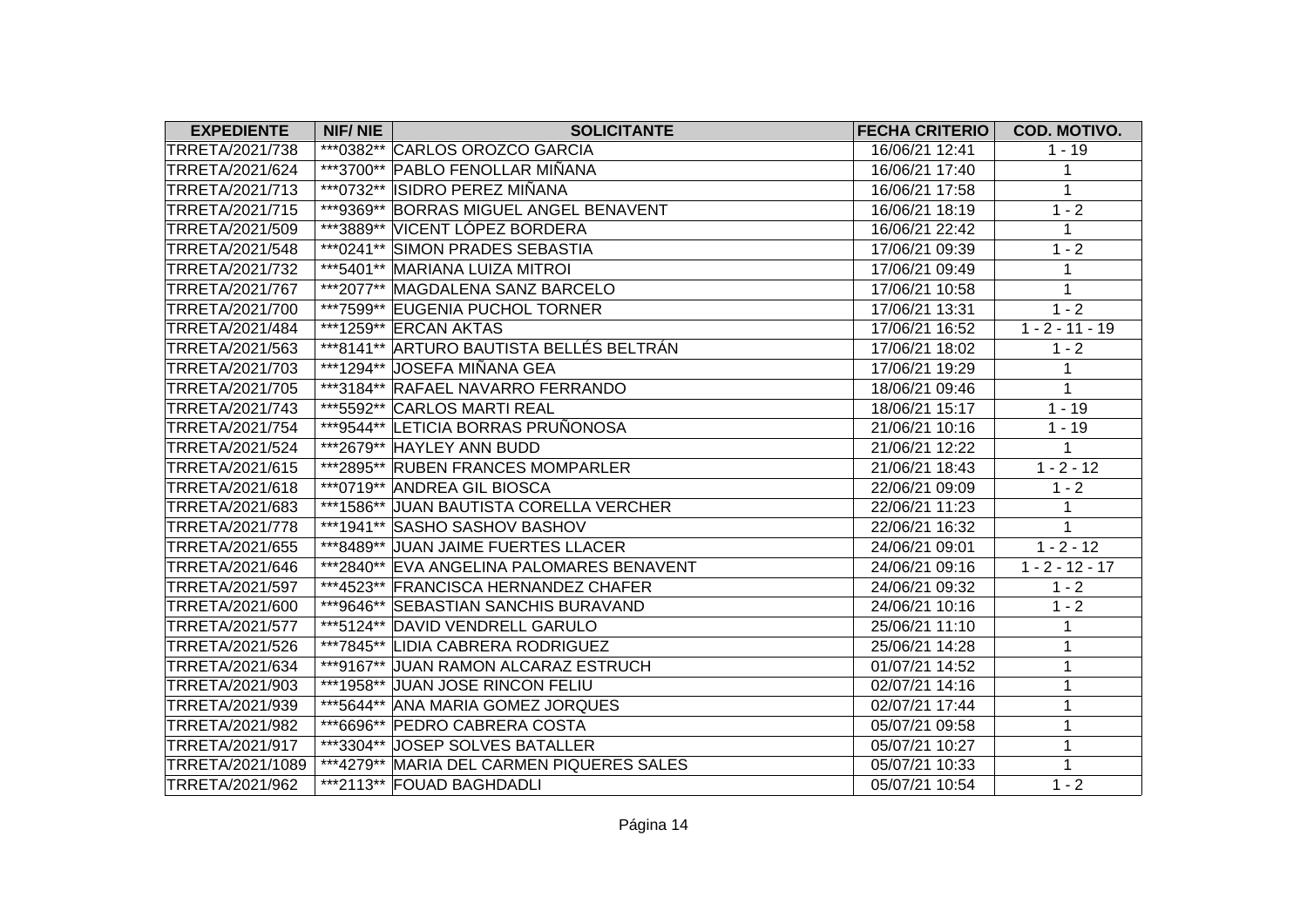| <b>EXPEDIENTE</b> | <b>NIF/NIE</b> | <b>SOLICITANTE</b>                          | <b>FECHA CRITERIO</b> | COD. MOTIVO. |
|-------------------|----------------|---------------------------------------------|-----------------------|--------------|
| TRRETA/2021/921   |                | ***1069** SALVADOR FRASQUET GISBERT         | 05/07/21 11:01        | 1            |
| TRRETA/2021/825   |                | ***1495** CHANTAL LOUISE CLAES D ERCKENTEEL | 05/07/21 12:38        | 1            |
| TRRETA/2021/1057  |                | ***4906** COLIN VINCENT BUCKINGHAM          | 05/07/21 12:49        | $\mathbf{1}$ |
| TRRETA/2021/810   |                | ***2171** RAUL BORRAS CALDUCH               | 05/07/21 13:16        | $1 - 19$     |
| TRRETA/2021/803   |                | ***6631** CONSUELO CAUDELI TORRES           | 05/07/21 13:19        | $\mathbf{1}$ |
| TRRETA/2021/953   |                | ***7433** JUAN PABLO LATORRE SALVADOR       | 05/07/21 15:40        | $1 - 2$      |
| TRRETA/2021/901   |                | ***4911** MICHELLE ELIZABETH NOLAN          | 05/07/21 18:28        | 1            |
| TRRETA/2021/999   |                | ***8733** BENJAMIN ALMENDRO DIEGO           | 05/07/21 18:38        | $\mathbf{1}$ |
| TRRETA/2021/1007  |                | ***0767** ANTONIA SANTACREU MAS             | 05/07/21 18:57        | $\mathbf{1}$ |
| TRRETA/2021/896   |                | ***6246** JUAN RAMON CARRILLO FORONDA       | 05/07/21 19:06        | $1 - 19$     |
| TRRETA/2021/1066  |                | ***0317** GARY BROSTER                      | 05/07/21 19:08        | $\mathbf{1}$ |
| TRRETA/2021/1086  |                | ***9614** VICENTA CUART MONSERRAT           | 05/07/21 19:20        | $\mathbf{1}$ |
| TRRETA/2021/1056  |                | ***9557** SUSAN JANE WESTERN                | 05/07/21 19:39        | $1 - 2$      |
| TRRETA/2021/842   |                | ***6768** CONCEPCION FELIP BAU              | 06/07/21 09:20        | $1 - 2$      |
| TRRETA/2021/1100  |                | ***2545** DAN NISTOR                        | 06/07/21 09:44        | $\mathbf{1}$ |
| TRRETA/2021/949   |                | ***4814** JOSE VICENTE ALEIX BALLESTER      | 06/07/21 10:29        | $\mathbf{1}$ |
| TRRETA/2021/1081  |                | ***1969** MARIA JOSE PUIG MILLET            | 06/07/21 13:13        | $1 - 2$      |
| TRRETA/2021/1054  |                | ***9322** MATTHEW PATRICK MASON             | 06/07/21 13:36        | $1 - 2 - 19$ |
| TRRETA/2021/954   |                | ***6793** ANTONIO VICENTE PIZARRO MARI      | 06/07/21 19:59        | $1 - 2 - 19$ |
| TRRETA/2021/1017  |                | ***4046** OSCAR GONZALEZ NAVALON            | 07/07/21 08:49        | 1            |
| TRRETA/2021/959   |                | ***4361** JOAQUIN JULIAN CALABUIG TALON     | 07/07/21 09:13        | 1            |
| TRRETA/2021/963   |                | ***5764** OSCAR SERRANO GARCIA              | 07/07/21 09:44        | $\mathbf{1}$ |
| TRRETA/2021/1031  |                | ***4004** JAVIER BENITEZ BELLVER            | 07/07/21 09:52        | $1 - 9 - 19$ |
| TRRETA/2021/983   |                | ***1710** ENRIQUE ORTIZ PALLAS              | 07/07/21 10:03        | 1            |
| TRRETA/2021/894   |                | ***1121** JOSE DAVID GALVEZ MAS             | 07/07/21 10:14        | $\mathbf{1}$ |
| TRRETA/2021/766   |                | ***7605** VICENTE MIGUEL OLIVER LLIBEROS    | 07/07/21 10:38        | $1 - 12$     |
| TRRETA/2021/891   |                | ***1608** PALOMA LUJAN BAUSA                | 07/07/21 10:49        | $1 - 2$      |
| TRRETA/2021/850   |                | ***5639** ANTONIO JUAREZ CAPELLA            | 07/07/21 11:39        | $\mathbf{1}$ |
| TRRETA/2021/899   |                | ***5520** ALES FAUS SANCHEZ                 | 07/07/21 11:59        | $\mathbf{1}$ |
| TRRETA/2021/1080  |                | ***4503** DAVID PALAZÓN MARTÍNEZ            | 07/07/21 12:28        | $\mathbf{1}$ |
| TRRETA/2021/819   |                | ***5565** FRANCISCO MANUEL GOZALVEZ TENORIO | 07/07/21 13:21        | $1 - 19$     |
| TRRETA/2021/1048  |                | ***0295** MARÍA PÉREZ MATAIX                | 07/07/21 15:28        | $1 - 2$      |
| TRRETA/2021/1107  |                | ***6524** JULIA RACHEL PAGE                 | 07/07/21 16:28        | $\mathbf{1}$ |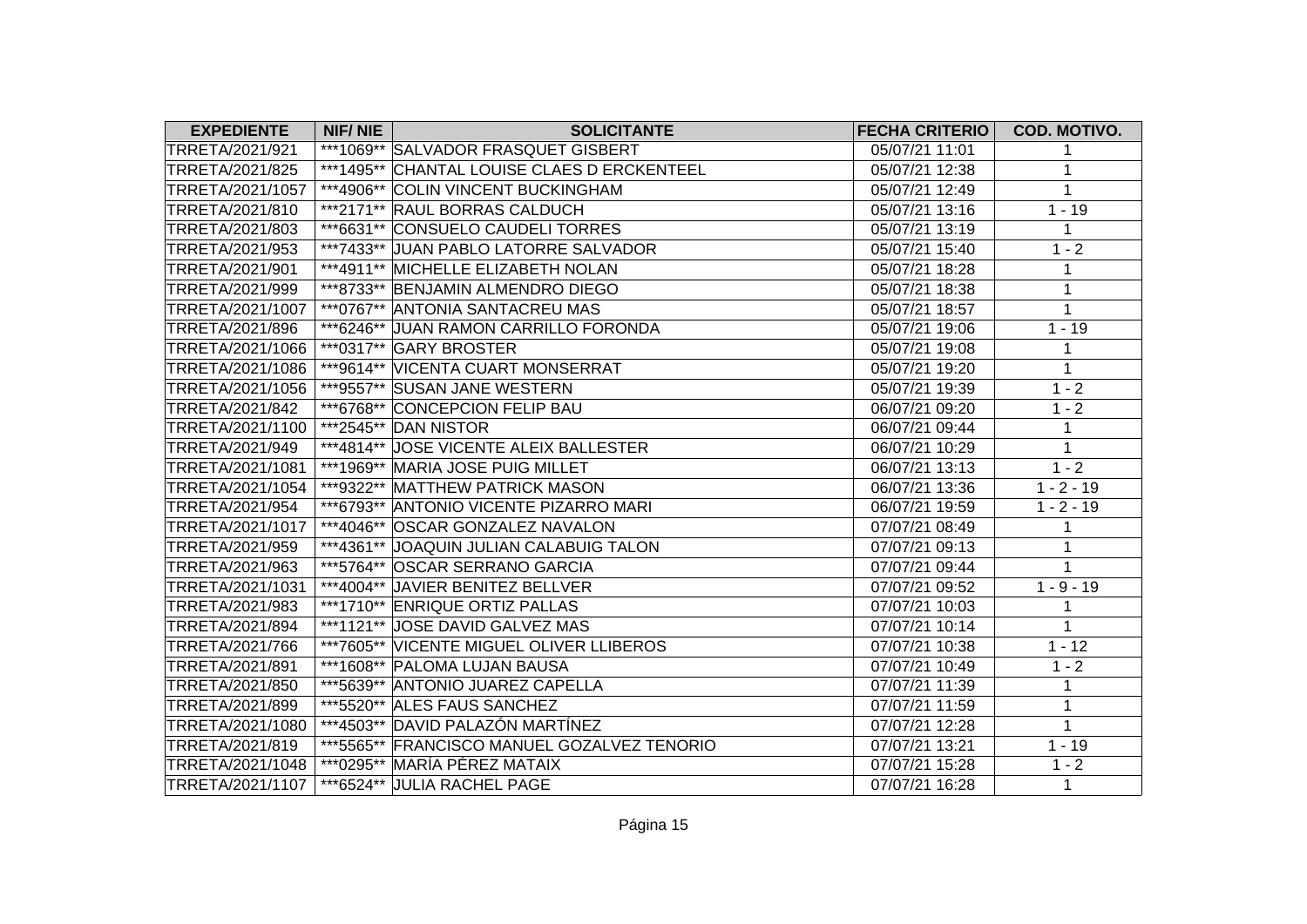| <b>EXPEDIENTE</b> | NIF/NIE | <b>SOLICITANTE</b>                         | <b>FECHA CRITERIO</b> | <b>COD. MOTIVO.</b> |
|-------------------|---------|--------------------------------------------|-----------------------|---------------------|
| TRRETA/2021/1123  |         | ***4657** SIMON JONATHON SPRAGG            | 07/07/21 16:33        | $\mathbf{1}$        |
| TRRETA/2021/1109  |         | ***5901** MANUEL MONTON GIMENO             | 08/07/21 08:46        | $1 - 2$             |
| TRRETA/2021/1068  |         | ***5975** MARIA BENAVENT PONS              | 08/07/21 08:58        | $1 - 19$            |
| TRRETA/2021/1142  |         | ***5604** Ma CARMEN PÉREZ VALIENTE         | 08/07/21 09:43        | $1 - 2$             |
| TRRETA/2021/841   |         | ***2148** IIULIANA DANIELA CIOANCA         | 08/07/21 09:50        | $\mathbf{1}$        |
| TRRETA/2021/1061  |         | ***1025** JANE ALMSKOU                     | 08/07/21 12:32        | $\mathbf{1}$        |
| TRRETA/2021/902   |         | ***3996** SERGIO LOPEZ GIL                 | 08/07/21 12:40        | $\mathbf{1}$        |
| TRRETA/2021/1146  |         | ***7723** RAMÓN PRATS BURGUERA             | 08/07/21 12:50        | $1 - 2$             |
| TRRETA/2021/1073  |         | ***1189** CARLOTA MARIA VILLATE MORENO     | 09/07/21 09:25        | $\mathbf{1}$        |
| TRRETA/2021/843   |         | ***2625**  IOANA RADITA TOFLEA             | 09/07/21 10:17        | $\mathbf{1}$        |
| TRRETA/2021/845   |         | ***0469** AURORA SARRION MOLLA             | 09/07/21 10:17        | $\mathbf{1}$        |
| TRRETA/2021/907   |         | ***0290** MARIA JOSE FERRANDO CHULVI       | 09/07/21 10:35        | $\mathbf{1}$        |
| TRRETA/2021/906   |         | ***5182** PAU JUANES SANCHIS               | 09/07/21 12:28        | $\mathbf{1}$        |
| TRRETA/2021/1165  |         | ***9854** JOSE GUMBAU GIMENEZ              | 09/07/21 13:10        | $\mathbf{1}$        |
| TRRETA/2021/1160  |         | ***1207** DANIEL JOHN PRIOR                | 09/07/21 13:12        | $\mathbf{1}$        |
| TRRETA/2021/1156  |         | ***5384** MIRIAM JULIAN SANCHIS            | 09/07/21 13:35        | $1 - 12$            |
| TRRETA/2021/1026  |         | ***5168** JOSE BO VICENTE                  | 09/07/21 18:44        | $\mathbf{1}$        |
| TRRETA/2021/946   |         | ***7473** ILUMINADA ATIENZA MORENO         | 09/07/21 18:57        | $1 - 2$             |
| TRRETA/2021/866   |         | ***0067** JOSE MANUEL ROMERO TAMARIT       | 10/07/21 13:00        | $\mathbf{1}$        |
| TRRETA/2021/1203  |         | ***0468** M CONCEPCION MARZAL ROS          | 10/07/21 18:27        | $\mathbf{1}$        |
| TRRETA/2021/1152  |         | ***9315** ALBERTO MONTANER MONTANER PORTAL | 10/07/21 22:52        | $1 - 2$             |
| TRRETA/2021/932   |         | ***2218** ANDRÉS PASCUAL HERNÁNDEZ         | 11/07/21 10:54        | $1 - 2$             |
| TRRETA/2021/941   |         | ***3648** MARIA ISABEL SÁEZ JUÁREZ         | 11/07/21 11:08        | $1 - 2$             |
| TRRETA/2021/668   |         | ***1510**  ISIDRO ANTONIO GARCIA LUQUE     | 11/07/21 12:52        | $1 - 2$             |
| TRRETA/2021/1019  |         | ***2861** OSCAR TOMAS IBAÑEZ               | 12/07/21 00:36        | $1 - 2$             |
| TRRETA/2021/1037  |         | ***9088** JAVIER BORDERIA DURAN            | 12/07/21 08:22        | $\mathbf{1}$        |
| TRRETA/2021/973   |         | ***4438** VICTOR MANUEL LÓPEZ TALÓN        | 12/07/21 10:23        | $\mathbf{1}$        |
| TRRETA/2021/1174  |         | ***9451** MARIA TERESA ENRIQUEZ COLL       | 12/07/21 11:10        | $1 - 2$             |
| TRRETA/2021/1009  |         | ***5636** SARAY CHAMORRO FERRER            | 12/07/21 11:25        | $\mathbf{1}$        |
| TRRETA/2021/1194  |         | ***1618** MONICA FERRAGUT VEGA             | 12/07/21 11:33        | $1 - 2$             |
| TRRETA/2021/912   |         | ***6461** FRANCISCO MASCARELL ANAYA        | 12/07/21 11:34        | $\mathbf{1}$        |
| TRRETA/2021/911   |         | ***4107** BARBARA SALES CIFRE              | 12/07/21 11:40        | $1 - 2$             |
| TRRETA/2021/1067  |         | ***4927** EDGAR CARRILLO PEIRO             | 12/07/21 13:24        | $\mathbf{1}$        |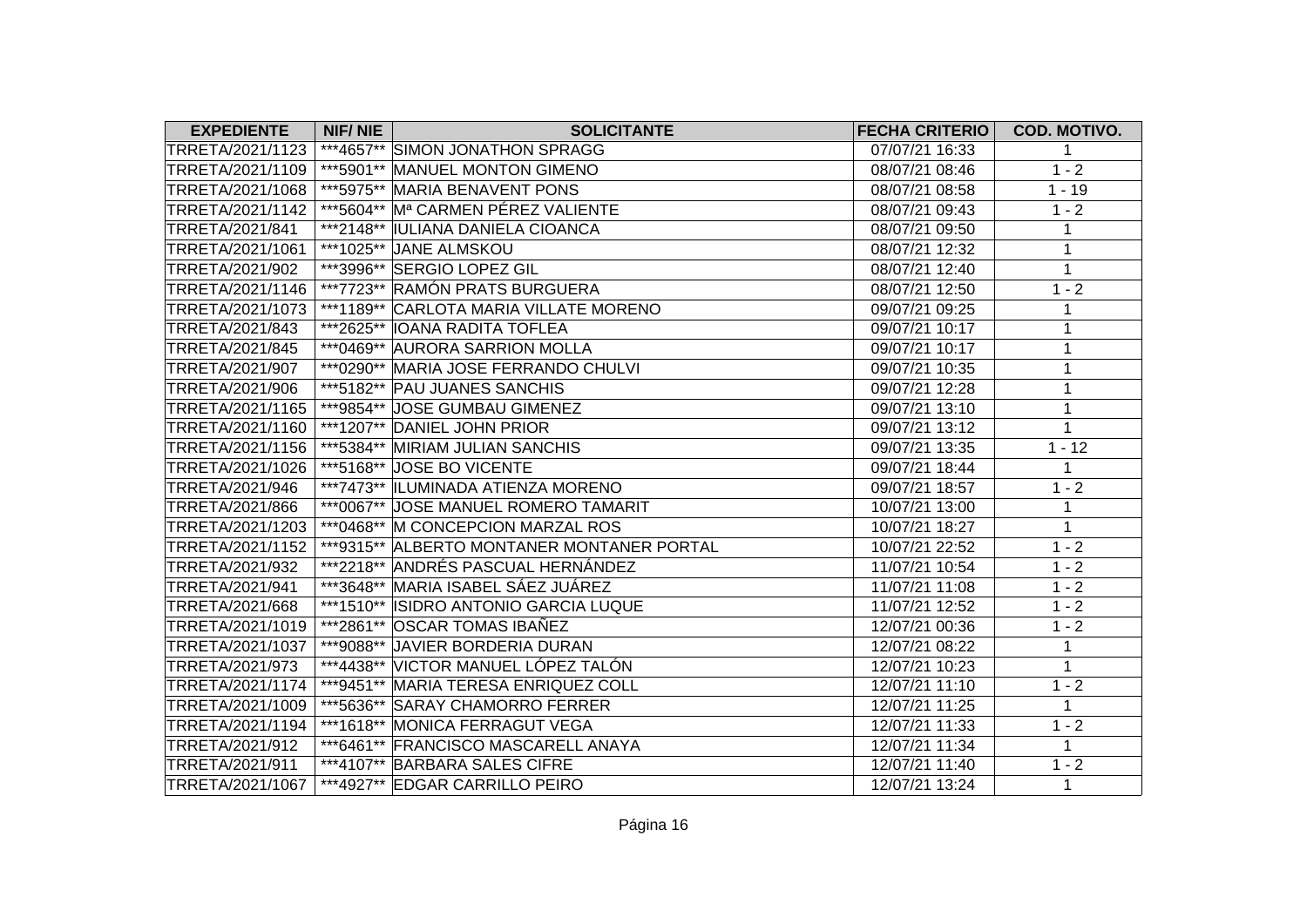| <b>EXPEDIENTE</b> | <b>NIF/NIE</b> | <b>SOLICITANTE</b>                       | <b>FECHA CRITERIO</b> | <b>COD. MOTIVO.</b>    |
|-------------------|----------------|------------------------------------------|-----------------------|------------------------|
| TRRETA/2021/904   |                | ***5519** KHALID NESLAS                  | 13/07/21 10:26        | $1 - 2 - 12 - 15 - 19$ |
| TRRETA/2021/1185  |                | ***6780** MICHAEL WOLFGANG FUS           | 13/07/21 10:52        | $1 - 2$                |
| TRRETA/2021/878   |                | ***0116** FRANCISCO CALATAYUD GASPAR     | 13/07/21 13:27        | $\mathbf{1}$           |
| TRRETA/2021/1204  |                | ***4272** FRANCISCO FUENTES CONCA        | 13/07/21 15:57        | $1 - 2$                |
| TRRETA/2021/913   |                | ***3698** JOSE FERNANDO PERIS MARTINEZ   | 13/07/21 18:50        | $\mathbf{1}$           |
| TRRETA/2021/809   |                | ***5871** LUIS MORA MARTINEZ             | 13/07/21 18:55        | $\mathbf{1}$           |
| TRRETA/2021/1013  |                | ***6667** STOICA SORIN ALEXANDRU         | 13/07/21 19:26        | $1 - 19$               |
| TRRETA/2021/977   |                | ***4012** CLARA ISABEL MUÑOZ CASTELLANO  | 13/07/21 23:39        | $\mathbf{1}$           |
| TRRETA/2021/1193  |                | ***2344** ANTONIO JOSE VALLS CARPI       | 14/07/21 11:37        | $\mathbf{1}$           |
| TRRETA/2021/1168  |                | ***5137** LUCIA GARCIA BENITO            | 14/07/21 12:43        | $\mathbf{1}$           |
| TRRETA/2021/831   |                | ***8750** YOLANDA SAEZ MIRALLES          | 14/07/21 19:08        | $1 - 2$                |
| TRRETA/2021/1051  |                | ***7674** BIRGITTA SCHUIJT               | 14/07/21 20:19        | $\mathbf{1}$           |
| TRRETA/2021/849   |                | ***8405** LAURA GOMEZ MARTINEZ           | 15/07/21 10:20        | $1 - 2$                |
| TRRETA/2021/1143  |                | ***0604** PASCAL HENRI MOURNET           | 15/07/21 13:18        | $1 - 2 - 12$           |
| TRRETA/2021/718   |                | ***2012** YOLANDA ROSA LLADOSA SISTERNES | 16/07/21 08:16        | $\mathbf{1}$           |
| TRRETA/2021/1042  |                | ***3301** SUJUN JI                       | 16/07/21 10:06        | $\mathbf{1}$           |
| TRRETA/2021/1101  |                | ***9953** GABRIEL REQUENA MORENO         | 16/07/21 12:36        | $1 - 2 - 19$           |
| TRRETA/2021/637   |                | ***7456** LHOUSSAINE EZAYDY BOULMAN      | 16/07/21 15:18        | $\mathbf{1}$           |
| TRRETA/2021/1189  |                | ***6413** MARIA LUISA PASCUAL PASCUAL    | 18/07/21 18:22        | $\mathbf{1}$           |
| TRRETA/2021/1200  |                | ***9552** NEIKE MARTINEZ LOPEZ           | 19/07/21 09:52        | $1 - 2$                |
| TRRETA/2021/1076  |                | ***2439** MARIA BELTRAN PEREZ            | 19/07/21 10:50        | $1 - 12$               |
| TRRETA/2021/1205  |                | ***7247** MARIA ANTONIA SANCHIS MARTINEZ | 19/07/21 13:56        | $1 - 2 - 12$           |
| TRRETA/2021/1154  |                | ***1914** IULIA MIHAELA RALUCA BALOGH    | 19/07/21 14:25        | $1 - 2$                |
| TRRETA/2021/109   |                | ***5977** RAQUEL CORTES SANTAGENOVEVA    | 20/07/21 11:25        | $\mathbf{1}$           |
| TRRETA/2021/1180  |                | ***9014** JOSE LUIS RUBIO TORRES         | 20/07/21 12:04        | $\mathbf{1}$           |
| TRRETA/2021/1126  |                | ***4624** GEMA JUAN SENDRA               | 21/07/21 12:11        | $1 - 2$                |
| TRRETA/2021/1188  |                | ***1551** MARIA JOSE OLIVARES AZNAR      | 21/07/21 13:56        | $1 - 2$                |
| TRRETA/2021/1179  |                | ***3630** NOSLEN YEISLAIT ZAMBRANO LUGO  | 21/07/21 17:27        | $\mathbf{1}$           |
| TRRETA/2021/1145  |                | ***5205** ANTONIO BARRERA HIGUERO        | 21/07/21 17:39        | $1 - 2 - 11 - 17 - 19$ |
| TRRETA/2021/727   |                | ***1332** MARIA VICTORIA GUILLEM PEREZ   | 23/07/21 09:15        | 1                      |
| TRRETA/2021/920   |                | ***9891** DANIEL ADAME DE HEU            | 26/07/21 10:44        | $\mathbf{1}$           |
| TRRETA/2021/1182  |                | ***3439** JOSE SALVADOR RAMON CLIMENT    | 27/07/21 12:53        | $1 - 2$                |
| TRRETA/2021/1128  |                | ***1351** JOSE VICENTE PONS SANZ         | 29/07/21 17:24        | $\mathbf{1}$           |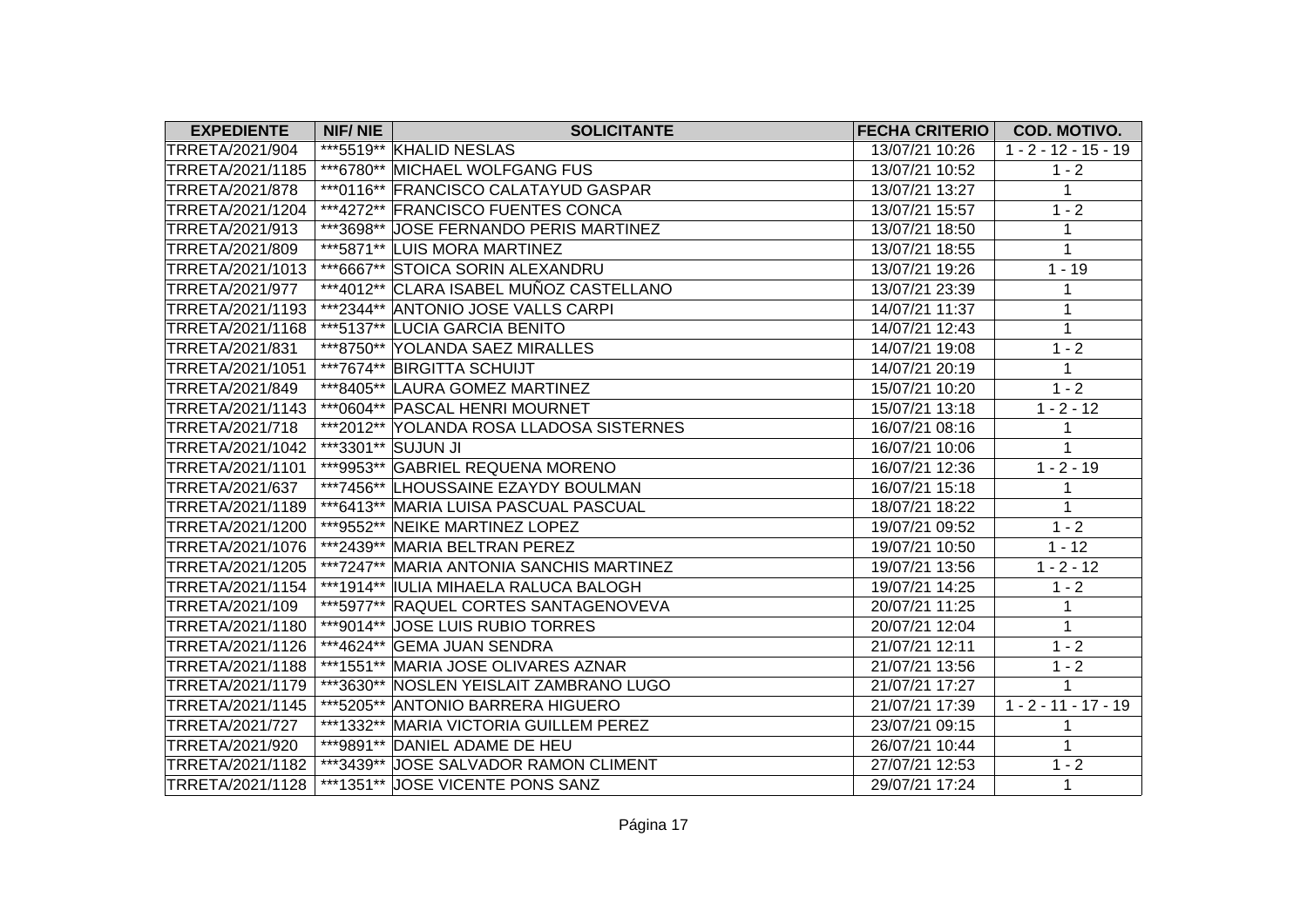| <b>EXPEDIENTE</b>                          | NIF/NIE | <b>SOLICITANTE</b>                                     | <b>FECHA CRITERIO</b> | COD. MOTIVO.  |
|--------------------------------------------|---------|--------------------------------------------------------|-----------------------|---------------|
| TRRETA/2021/1125   ***1902** ILUCIAN BEJAN |         |                                                        | 30/07/21 18:35        |               |
|                                            |         | $TRRETA/2021/1118$   ***3222** CLAUDIO ALCARAZ SELLENS | 30/07/21 19:04        |               |
| <b>ITRRETA/2021/867</b>                    |         | ***1870** MARIA JOSE ESCRIVA MORENO                    | 03/08/21 10:37        | $1 - 12 - 15$ |
| TRRETA/2021/745                            |         | i ***4588**  YOLANDA FUENTES USO                       | 12/08/21 09:14        | $1 - 12 - 15$ |

## **MOTIVOS DE DENEGACIÓN**

1-No existir crédito presupuestario suficiente

2- No cumplir dentro del año natural de la convocatoria un período de cotización mínimo de tres años y máximo de cinco años ininterrumpidos, debiendo haberse dado de alta en el RETA en el periodo comprendido entre el 01/01/2016 y el 31/12/2018, ambos inclusive.

3- No estar dado de alta en el Régimen Especial de Trabajadores por Cuenta Propia o Autónomos de la Seguridad Social

4- Tener más de nueve personas trabajadoras a su cargo contratadas por cuenta ajena

5- No cumplir los requisitos para obtener la condición de beneficiario previstos en el artículo 13 de la Ley 38/2003, de 17 de noviembre, General de Subvenciones

6- Haber sido sancionado con carácter firme en vía administrativa, en los dos años anteriores a la fecha de presentación de la solicitud, por la comisión de infracción muy grave en materia de seguridad y salud en el trabajo o por la comisión de infracción grave en materia de relaciones laborales

7- Persona incluida en las situaciones contempladas en el artículo 3.1 de la Orden 5/2020, de 10 de septiembre, de la Conselleria de Economía Sostenible, Sectores Productivos, Comercio y Trabajo, por la que se aprueban las bases reguladoras de estas ayudas.

8- Haber sido sujeto de resolución firme en vía administrativa de revocación o, en su caso, reintegro de subvenciones para la promoción del empleo autónomo, consistentes en la subvención de cuotas de la Seguridad Social, en los cuatro años anteriores a la presentación de la solicitud.

9- Trabajadores autónomos cuyos rendimientos netos de actividades económicas y rendimientos netos del trabajo, respectivamente, obtenidos durante el ejercicio 2019, sean superiores a 33.998,40 euros.

10- Ser beneficiario de otras subvenciones cuyo importe, en concurrencia con la presente subvención, exceda del coste del objeto de la subvención.

11- No estar empadronado en un municipio de la Comunidad Valenciana con población inferior a 5.000 habitantes.

12- No haber atendido al requerimiento de subsanación de defectos de la solicitud al no presentar de forma correcta y/o en plazo toda la documentación requerida (Art.68 de la Ley 39/2015, de 1 de octubre, del Procedimiento Administrativo Común de las Administraciones Públicas).

13- Notificación telemática rechazada conforme al art. 43.2 de la Ley 39/2015, en consecuencia, desistido de su petición (art. 68.1 de la misma Ley).